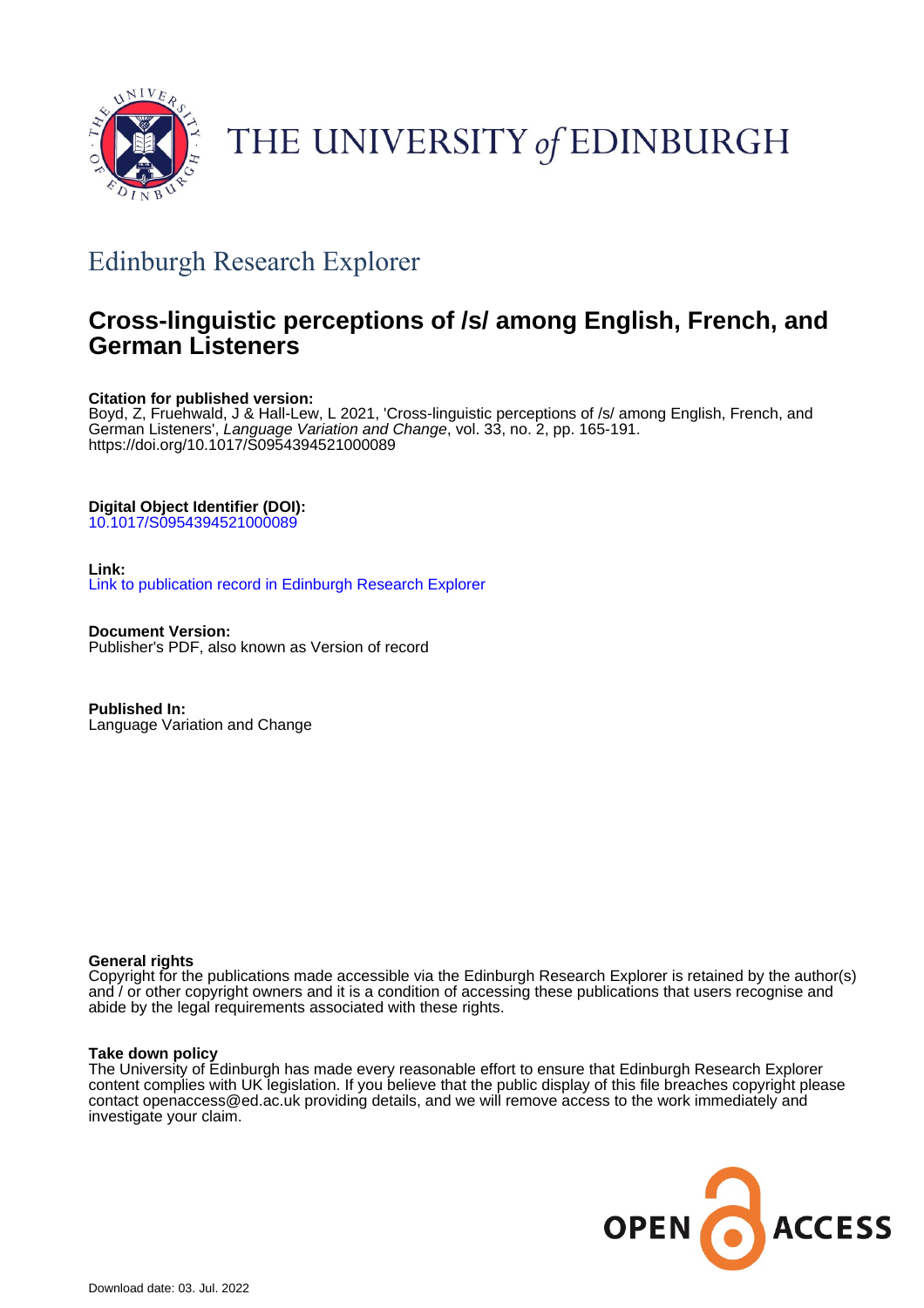Language Variation and Change, 33 (2021), 165–191. © The Author(s), 2021. Published by Cambridge University Press on behalf of Language Variation and Change 0954-3945/21 \$16.00 This is an Open Access article, distributed under the terms of the Creative Commons Attribution licence [\(http://creativecommons.org/licenses/by/4.0/](http://creativecommons.org/licenses/by/4.0/)), which permits unrestricted re-use, distribution, and reproduction in any medium, provided the original work is properly cited. doi:10.1017/S0954394521000089

## Crosslinguistic perceptions of  $\sqrt{s}$  among English, French, and German listeners

ZAC BOYD The University of Edinburgh

JOSEF FRUEHWALD The University of Kentucky

LAUREN HALL-LEW The University of Edinburgh

#### ABSTRACT

This study reports the results of a crosslinguistic matched guise test examining  $\sqrt{s}$  and pitch variation in judgments of sexual orientation and nonnormative masculinity among English, French, and German listeners. Listeners responded to  $\frac{s}{a}$  and pitch manipulations in native and other language stimuli (English, French, German, and Estonian). All listener groups rate higher pitch guises as more gay- and effeminate-sounding than lower pitch guises. However, only English listeners hear [sþ] guises as more gay- and effeminate-sounding than [s] or [s−] guises for all stimuli languages. French and German listeners do not hear  $[s+]$  guises as more gay- or effeminate-sounding in any stimulus language, despite this feature's presence in native speech production. English listener results show evidence of indexical transfer, when indexical knowledge is applied to the perception of unknown languages. French and German listener results show how the enregistered status of  $\sqrt{s}$  variation affects perception, despite crosslinguistic similarities in production.

It is now widely accepted within sociolinguistics that phonetic variation can convey social meaning. Phonetic variation can often index things such as speaker gender and sexual orientation, and these social meanings are indexed regardless of the speaker's actual identity (some straight men 'sound gay,' etc.). Interestingly, some of these cues appear to be crosslinguistic (e.g., sibilant variation, especially within  $\frac{s}{$ .

Theoretically, the social meaning of a given variable is specifically tied to phonetic properties of language and not an abstraction of the acoustic sounds. [Figure 1](#page-2-0) illustrates this point. The acoustics of  $\frac{s}{s}$  are comparable to that of white noise, like the hiss of a tire. Variation between different acoustic features of a tire hiss might indicate differences in the size of the leak; while some leaks might acoustically resemble a threatening hiss (see Eckert, [2017](#page-24-0):1198), others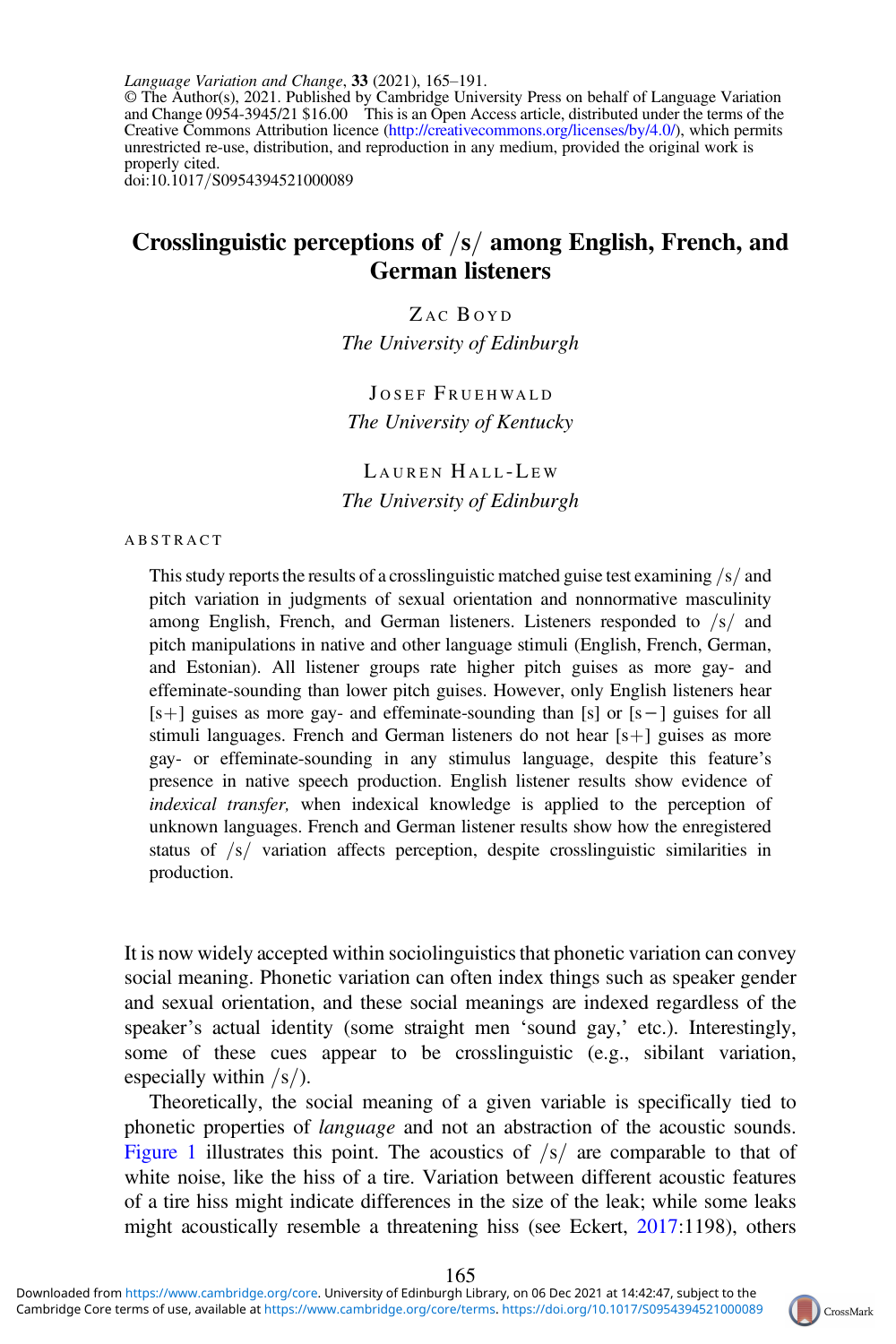<span id="page-2-0"></span>

FIGURE 1. The same acoustic signal in three different contexts.

might more acoustically approximate variation in  $/s/$ . However, in a context where the  $/s$ -like sound corresponds to the phoneme  $/s/$ , variation may be associated with cues to a speaker's gender identity (Levon & Holmes-Elliott, [2013\)](#page-25-0) or sexual orientation (Munson & Babel, [2007](#page-26-0)), or both (Zimman, [2013](#page-27-0)). Indexicality is situated in and not an inherent property of the cue itself (Pharao, Maegaard, Møller, & Kristiansen, [2014](#page-26-0); Stuart-Smith, [2007](#page-26-0)), and there is some suggestion that nonspeech sounds can accrue indexicality if contextualized as speech (Rogers & Smyth, [2003](#page-26-0); Szakay, [2006\)](#page-26-0). This line of reasoning extends, for example, to the line between indexicality and sound symbolism (e.g., Eckert, [2012](#page-24-0), [2017](#page-24-0); Levon, Maegaard, & Pharao, [2017](#page-25-0)), which remains an active area of inquiry. One approach is to test for shared social meanings for the "same" sound across different languages.

In this paper we examine two things. First is the extent to which acoustic variation in the voiceless sibilant  $\frac{s}{s}$  (specifically, fronted versus non-fronted articulations) indexes the same things across different languages (e.g., Bekker & Levon, [2017;](#page-24-0) Pharao et al., [2014;](#page-26-0) Zimman, [2013\)](#page-27-0). Second is the extent to which variation in  $\frac{s}{\sqrt{s}}$  carries social meaning when embedded within speech signals that are plausibly not parsable to a listener (i.e., languages unknown or unfamiliar to listeners; Figure 1). Based on the results of a matched guise experiment, we obtain language attitude data on  $\frac{s}{r}$  variation as perceived by English, French, and German listeners. We look at attitudes towards  $/s/$  in a listener's native language and expand this paradigm to include crosslinguistic perceptions of  $\sqrt{s}$  where English, French, and German native language listeners rate speech samples in English, French, or German (whichever is not their native language), as well as Estonian.

Our results reveal two findings. First, we see indexes apparent in production that are not recognized in perception. Despite previous findings showing  $\frac{s}{s}$  to vary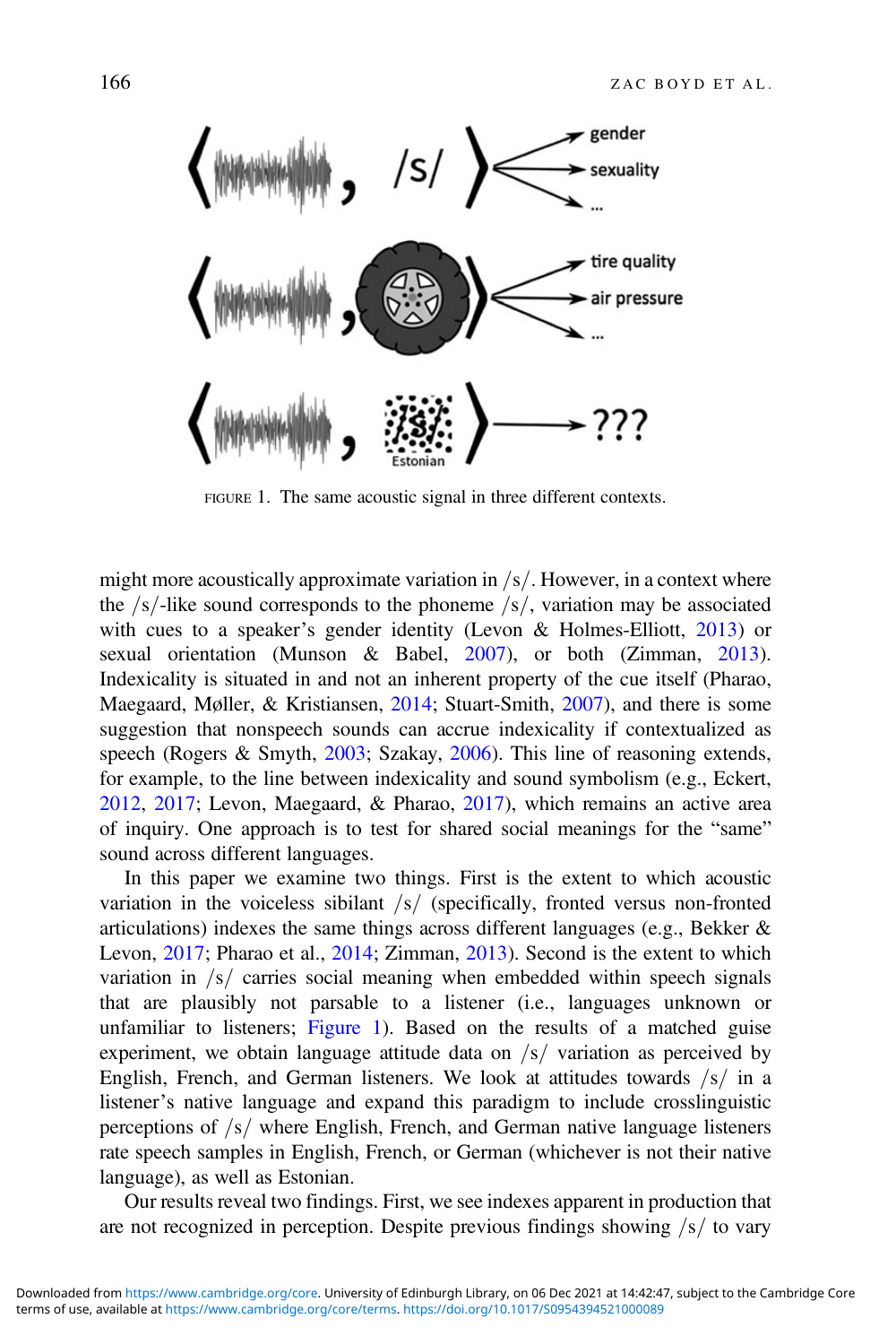according to sexual orientation in French and German speech production (Boyd, [2018a](#page-24-0), [2018b](#page-24-0)), French and German listeners here show no difference in their rating of fronted  $\frac{s}{s}$  versus non-fronted  $\frac{s}{s}$ , in their native language or in any other language, with regard to judgments of perceived sexual orientation. These results add to the growing evidence for patterned mismatches between production and perception of sociophonetic variation, which we analyze with respect to enregisterment (Agha, [2003](#page-24-0), [2005\)](#page-24-0) and "meaning potential" (Eckert, [2016\)](#page-24-0). Second, we observe other listeners applying their indexical knowledge even to unknown languages. For English listeners, fronted  $\frac{s}{\sin{\theta}}$  stimuli are rated as more gay- and effeminate-sounding, not only in English, but across all language stimuli regardless of the listener's knowledge of the others. Here we propose a model of indexical transfer. Both findings point toward a need for a cognitive model of indexical representation.

#### BACKGROUND

#### Enregisterment

The process of enregisterment occurs when "distinct forms of speech come to be socially recognized as indexical of speaker attributes by a population of language users... [which are] reflexive models of language that are disseminated along identifiable trajectories in social space through communicative processes" (Agha, [2005:](#page-24-0)38, original emphasis; see also 2003). Enregisterment is often discussed in terms of regional dialect or social class variation (e.g., RP [Agha, [2003\]](#page-24-0); "Pittsburghese" [Johnstone, Andrus, & Danielson, [2006\]](#page-25-0); "Sheffield" or "northern" [Beal, [2009](#page-24-0)]). Here, we suggest that "sounding gay" (Gaudio, [1994\)](#page-25-0) is also an enregistered style of English, albeit one whose meanings are variable across different social contexts. In this way, "sounding gay" is enregistered in the way that "netspeak" or "chatspeak" are enregistered, being not necessarily "geographically bounded" (Squires, [2010:](#page-26-0)461). While "chatspeak" is enregistered as a result of "standard language ideology and deterministic views of technology" (Squires, [2010:](#page-26-0)457), "sounding gay" is enregistered as a result of hegemonic masculinity (Zimman, [2013\)](#page-27-0), and is a style we might call gender bounded, being unavailable in the same way to speakers constrained by hegemonic femininity. For men, heterosexuality and "sounding straight" rely on hegemonic masculinity and its distinction from "subordinate masculinities" (Talbot, [2010:](#page-26-0)169), for example, gay masculinities, because it "must negate them" (Talbot, [2010:](#page-26-0)169). A classic example of how this may manifest in practice is seen in Cameron's [\(1997](#page-24-0)) study of five fraternity brothers, all of whom subscribe to aspects of hegemonic masculinity, where being "gay" has little to do with sexual desire but is instead regarded as being "insufficiently" masculine.

A large body of research shows that sibilant variation has become enregistered with a gay male speaking style in multiple languages. Not only is its indexicality evidenced in patterns of interspeaker variation, $<sup>1</sup>$  $<sup>1</sup>$  $<sup>1</sup>$  but its ability to index "gay" has</sup>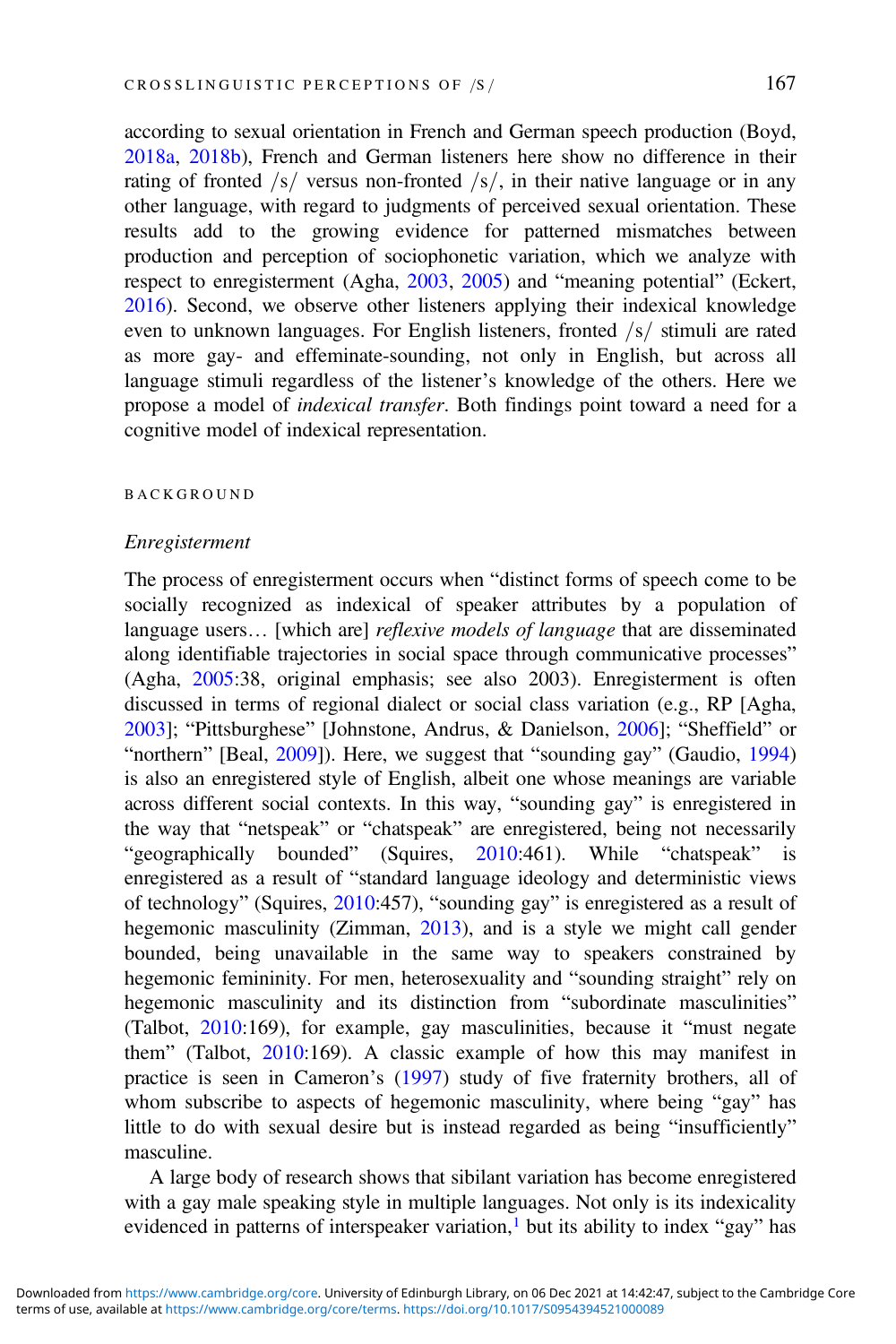reached a level of metadiscourse, at least in English. The concept of a "gay  $\frac{s}{s}$ " features prevalently in English language pop culture, often dubbed colloquially (albeit incorrectly) as "the gay lisp." Examples of this can be seen, for example, in the documentary Do I Sound Gay? (Thorpe, [2014](#page-26-0)).

#### Cross-Variety Indexicality

Our enregisterment analysis of English and languages other than English is based on a crosslinguistic comparison of indexicality in perception: French listeners of French compared to German listeners of German, etc. At the same time, we also present a crosslinguistic comparison of how listeners perceive variation in languages with which they are not proficient: French listeners of Estonian, etc. There are two relevant areas of research for understanding this latter case: work on attributing social meaning to unfamiliar languages, and work on attributing social meaning to unfamiliar but mutually intelligible varieties.

Previous work has considered the judgments listeners can make when listening to languages they do not know. For example, Eisenstein [\(1982](#page-24-0)) found that English learners at different levels of proficiency had the same relative status ranking of English varieties as native English listeners ("Standard English" as higher than both "black English" and "New York English"), but that more proficient listeners more closely resembled native listeners' ratings (cf., Major, [2007](#page-26-0); Vaughn & Bradlow, [2017](#page-27-0)). As these studies did not control for the specific linguistic variables driving the responses, it might be the case that listeners of nonfamiliar languages use different strategies than native speakers despite similar judgments of social meaning. For example, Clopper and Bradlow ([2009\)](#page-24-0) found that non-native listeners of US English, in contrast to native listeners, do not rely on monophthongization in  $\frac{qj}{a}$  as a variable distinguishing Southern and non-Southern regional varieties.

However, segment-specific variation is relevant when there is a potential to map segmental variation from one language onto another. Brown and Lambert ([1976\)](#page-24-0) found that monolingual English listeners were able to accurately identify the socioeconomic status of Canadian French speakers speaking French and suggested that English respondents base their judgments on features that appear in both languages and happen to correlate with status in similar ways. Moreau, Thiam, Harmegnies, and Huet [\(2014](#page-26-0)) showed that "European" listeners with no prior knowledge of Wolof were only slightly less accurate in identifying Wolof speakers' social status than Senegalese students and suggest that this is due to (unnamed) features of Wolof borrowed from French that carry similar indexical values. Clopper and Bradlow ([2009\)](#page-24-0) showed that Mandarin Chinese listeners classifying US English regional dialects attend to variables that are also variables in Mandarin Chinese (fricative voicing and post-vocalic r-lessness). These studies speak to a process of what we describe here as *indexical transfer*: when listeners' socioindexical knowledge about familiar languages is applied to unfamiliar languages.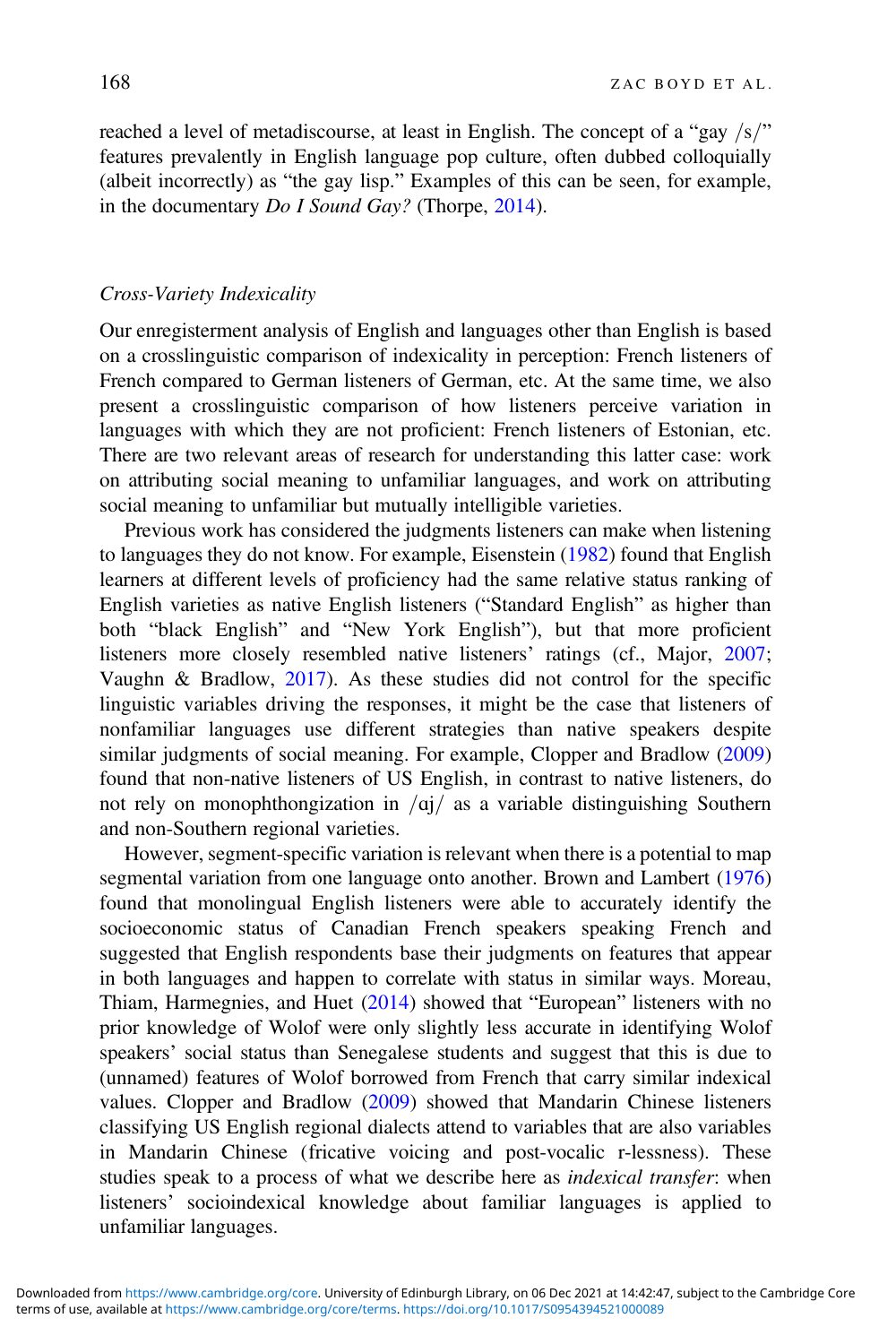Previous work has also examined the perception of social meaning across unfamiliar varieties of the same language. These mostly evidence the differential role of sociolinguistic knowledge. Foulkes, Docherty, Kattab, and Yaeger-Dror [\(2010](#page-25-0)) found that gender indexes of  $/t/$  realization in Tyneside English were identified by Tyneside listeners but not by other English listeners. Montgomery and Moore ([2018\)](#page-26-0) found that listeners from the Isles of Scilly were better at differentiating Scillonian personae than other English listeners. What we do not know is if Tynesiders and Scillonians classify non-Tynesiders and non-Scillonians into the same social categories, using those variables; are there examples of intralanguage indexical transfer? One thing we do know is that, if a linguistic variable is not regionally specific, then there appears to be no consistent relationship between listener and speaker regional background in the evaluation of a variant's indexical meaning, (e.g., [ING] [Campbell-Kibler,  $2007$ ,  $2011$ ]).  $\sqrt{s}$  and pitch are similar variables to (ING), being widespread across English varieties and indexing globally similar but locally distinctive social meanings. Indexical transfer seems likely when an English listener hears this variation in a different English variety, but we also investigate what happens when listening to a different language.

#### Sexual Orientation, Pitch, and Sibilance

In this study, we present the results of a perception experiment using stimuli that manipulate two phonetic variables that appear to be enregistered with gay male speaking styles across multiple languages: pitch and sibilance. Our analysis focuses on the crosslinguistic perception of indexicality and  $/s/$  variation, with the use of pitch variation as a comparison variable.

Pitch. Research has shown that women have, on average, higher pitch and utilize a wider pitch range than men (e.g., Titze, [1989](#page-27-0); Whiteside, [2001](#page-27-0)), although the size of the difference across men and women differs crossculturally (e.g., Van Bezooijen, [1995\)](#page-27-0). The relationship between pitch and sexual orientation is less straightforward. The earliest research on pitch, sexuality, and masculinity seemed to suggest that there was no correlation in either production or perception. Gaudio [\(1994](#page-25-0)) examined the pitch differences between four gay and four straight men from the San Francisco area and found no significant differences in the pitch properties (neither fundamental frequency nor f0 range) between the two groups. In perception, listeners were consistently able to identify which of the speakers were gay, but these ratings were unrelated to the speakers' f0 values (see Avery & Liss [[1996\]](#page-24-0) for a similar study).

Smyth, Jacobs, and Rogers ([2003\)](#page-26-0) examined the relationship between the pitch properties of the speech of twenty-five men from Toronto and the perception of their voices as masculine/feminine- and gay/straight-sounding. They found a correlation between pitch and listener judgments of masculinity and femininity, though not sexual orientation. Voices with low mean f0 were rated as "sounding gay," but were unlikely to be rated as "feminine." Voices with higher mean f0 were rated as both feminine-sounding and gay-sounding. These findings indicate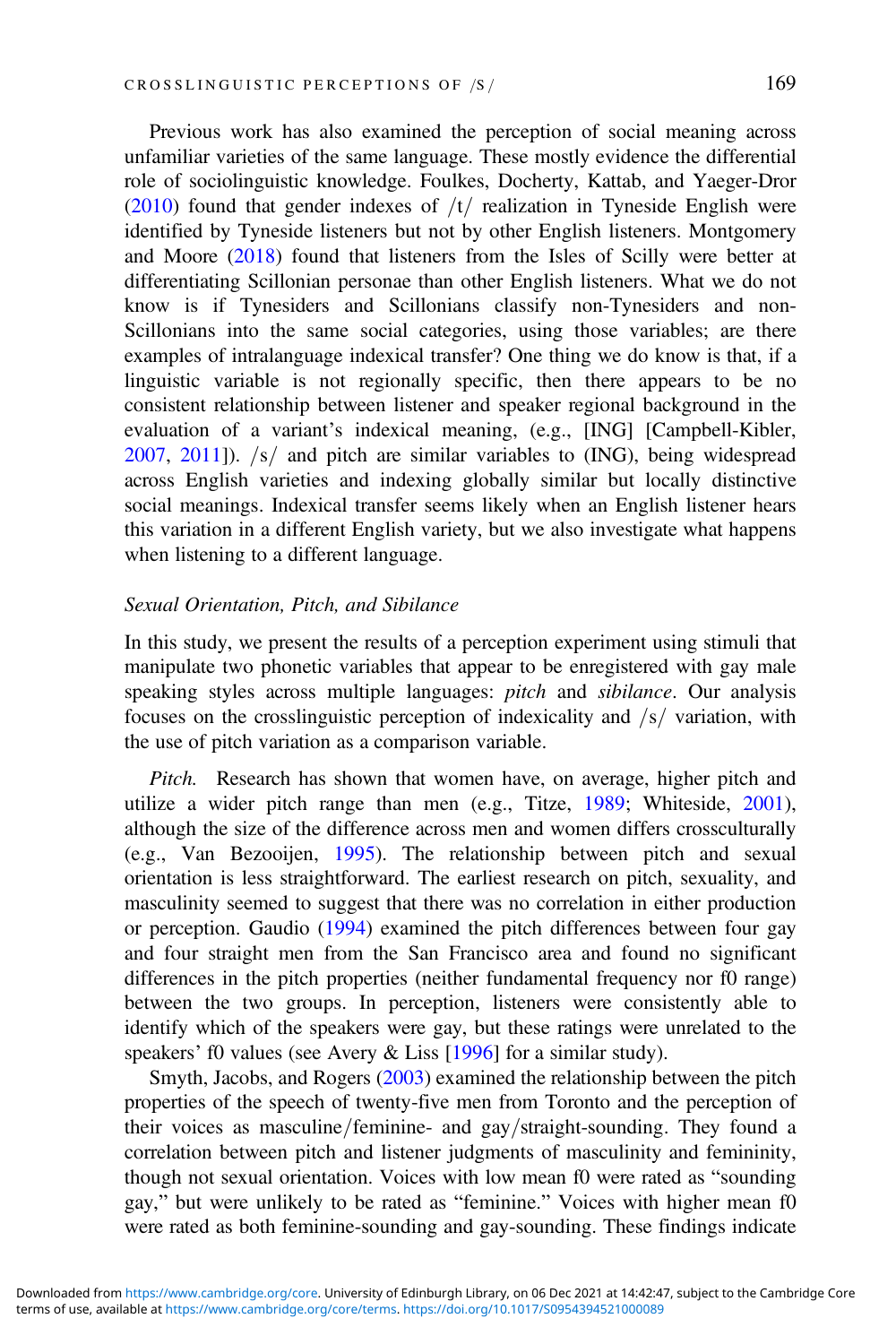that "sounding gay" and "sounding feminine" may be related but are ultimately distinct concepts (Smyth, Jacobs, & Rogers, [2003:](#page-26-0)342). Rogers and Smyth [\(2003](#page-26-0)) further showed that perceived pitch and intonational variability correlate with perceptions (but not productions) of gayness if, and only if, all segmental information is removed from a speech signal. This may suggest that, while no reliable phonetic differences exist in pitch production between gay and straight men, listeners may associate high pitch and high pitch variability in male voices with femininity, and in some contexts this may be further associated with gayness, but not directly.

While pitch generally does not correlate with sexual orientation, it can be used stylistically to index a gay speech style. In his study of an individual gay speaker, Podesva [\(2007](#page-26-0)) showed the utilization of falsetto as a stylistic marker to index a gay identity, specifically what he refers to as this speaker's (Heath's) "diva persona." Zimman's [\(2013](#page-27-0):1) analysis of trans men's pitch range and variability furthers the case that these features are not indexing femininity or gayness directly but rather represent "deviation from the hegemonic norm" that give way to these readings.

Sibilance. Like pitch, sibilance is consistently shown to differ according to (binary) gender identification, with women consistently being found to produce  $\sqrt{s}$  with a higher center of gravity (CoG) than male speakers, and that the difference is not wholly attributable to physiological differences (e.g. Fuchs & Toda, [2010;](#page-25-0) Stuart-Smith, [2007](#page-26-0)). The past two decades have seen a wealth of research establishing  $/s/$  variation as an index of a gay male speech style and/or nonnormative masculinity, in English (Campbell-Kibler, [2011](#page-24-0); Levon, [2006](#page-25-0); Munson, McDonald, DeBoe, & White, [2006;](#page-26-0) Smyth et al., [2003;](#page-26-0)) but also other languages (Danish: Maegaard & Pharao, [2016;](#page-26-0) Pharao et al., [2014;](#page-26-0) Spanish: Mack, [2010](#page-25-0); Walker, García, Cortés, & Campbell-Kibler, [2014](#page-27-0); Hungarian: Rácz & Schepáz, [2013\)](#page-26-0).

While most previous work has focused on variation within a language, Bekker and Levon ([2017\)](#page-24-0) looked at the perception of  $/s$ -fronting in both Afrikaans and White South African English. A total of 214 native Afrikaans listeners, all with at least a moderate degree of English proficiency, participated in a matched guise test listening to  $\sqrt{s}$  variation in both Afrikaans and English. For the male guises, the fronted- $\sqrt{s}$  stimuli were rated as less masculine and more gaysounding than the nonfronted variants, regardless of the language heard.

The present study builds on this work by designing a matched guise experiment that draws on the production results from studies on French and German. Hobart [\(2013](#page-25-0)) examined  $\frac{1}{s}$  variation in the speech of bilingual French men from Aixen-Provence, finding that for both French and English, the gay speakers of the study produced  $\sqrt{s}$  with a higher CoG than the straight speakers. However, as his follow-up study contradicts these findings (Hobart, [2014\)](#page-25-0), Hobart suggested speakers in that study may not accurately represent the gay bilingual population  $(2014)$ , and/or the sample may overly reflect the fact that not all gay men produce the features of a gay speech style. Russell [\(2017](#page-26-0)) examined overtly performative speech of six individuals based in Paris, finding higher  $/s / \text{CoG}$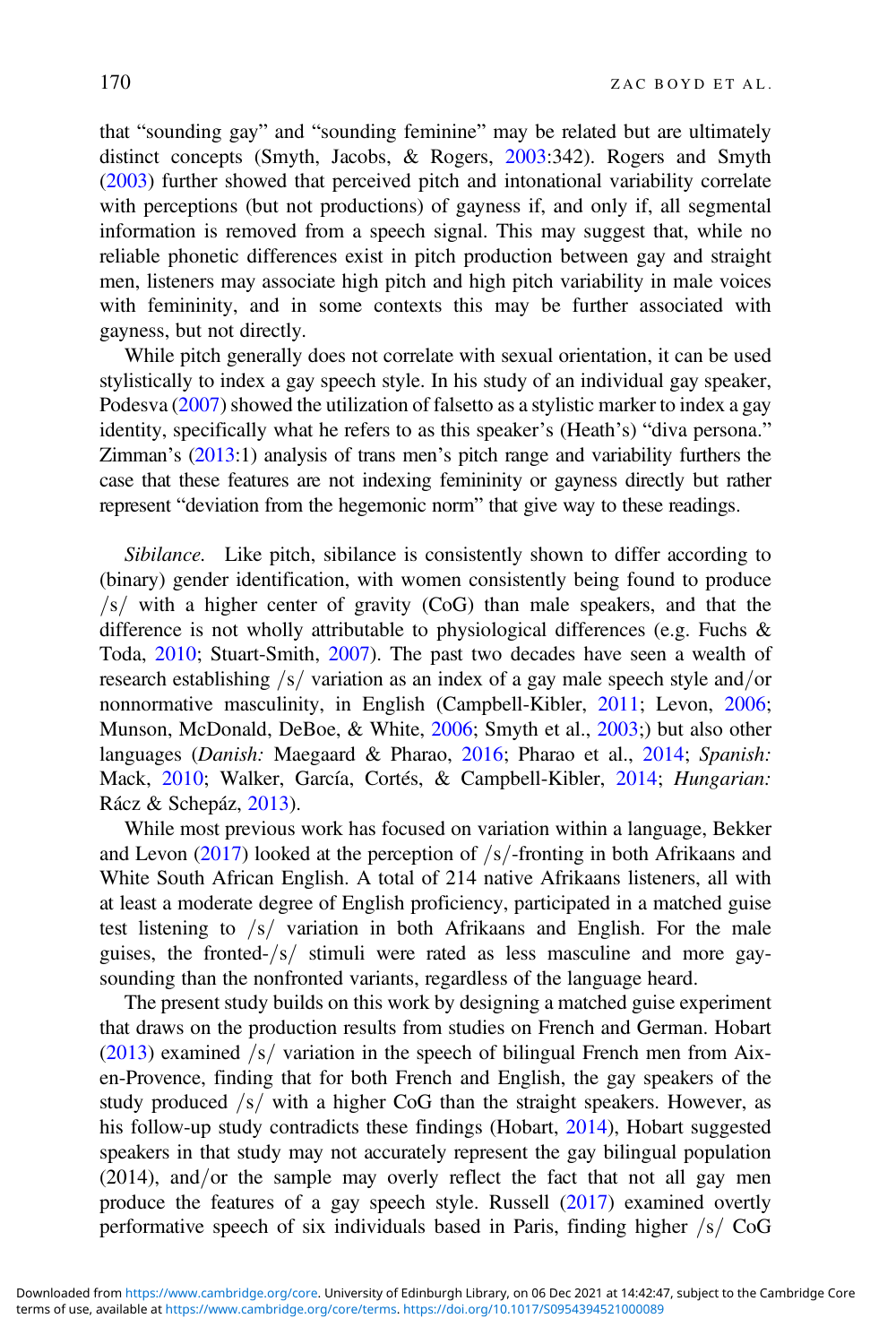values and longer sibilant durations when speakers were tasked with "sounding gay" than when tasked with "sounding straight."

As to German, Guzik [\(2006](#page-25-0)) looked at the pitch (and vowel space peripherality) of two speakers, showing that the "less masculine sounding" speaker produced average and maximum fundamental frequency values at a much higher range than the "more masculine sounding speaker," suggesting pitch as a potential resource for nongender-conforming speech acts in German men. Fuchs and Toda [\(2010](#page-25-0)) showed that, though German speakers showed more similarities in palate length than English-speaking counterparts, female speakers of German produced  $\sqrt{s}$  with a fronter articulation than German men beyond what may be attributed to physiological difference. Kachel, Simpson, and Steffens ([2018\)](#page-25-0), based on speech from fifty-four German speakers from Jena, showed gay men to produce higher  $\sqrt{s}$  Center of Gravity (CoG) than the straight men of the study; however, this result was not significant.

Boyd [\(2018a\)](#page-24-0) demonstrated that both French and German gay and straight men reliably differ in  $/s/$  production. Speakers were asked if they can tell if a French or German person is gay by how they speak. Only one participant responded "no" [\(Table 1](#page-8-0)). When asked what aspects of speech signal gayness, the only consensus was that  $\frac{s}{s}$  (or as mentioned above, the "gay lisp") is not part of a French or German gay speech style. As one speaker put it: "Oh, I've heard of [the "gay lisp"] in English, but we definitely don't have it." All the other speakers flatly stated that they had never heard of it in either English or their native language. The question we ask here is if the indexical association between fronted  $\sqrt{s}$  and a gay male speech style might be present in the general French- and German-speaking populations in a more implicit matched guise experiment.

#### METHODS

The experimental design of the present study draws its inspiration from Levon [\(2006](#page-25-0), [2007](#page-25-0)) and Pharao et al. [\(2014](#page-26-0)), employing a matched-guise technique (Lambert, Hodgson, Gardener, & Fillenbaum, [1960\)](#page-25-0). The audio used in testing comes from read speech of four cis-gender male speakers: one English speaker from Essex (England), one French speaker from Lyon, one German speaker from Düsseldorf, and one Estonian speaker from Püünsi (a village 17km from Tallinn). A sample of each speaker's English read speech was pretested on scales of Straight/Gay and Masculine/Effeminate (cf., Levon, [2006:](#page-25-0)61) rated by fifteen lifelong English listeners ([Table 2](#page-9-0)). Speakers were chosen for the pilot study because of their relative similarity in pretesting ratings as compared to all other speakers in the speaker sample (Boyd, [2018a\)](#page-24-0), and their having all been rated overall as relatively Straight and Masculine as compared to those other speakers. Subsequent rating of these speakers' guises as more Gay or Effeminate can therefore be attributed to the manipulations in the guises rather than strong differences in their unmanipulated speech samples.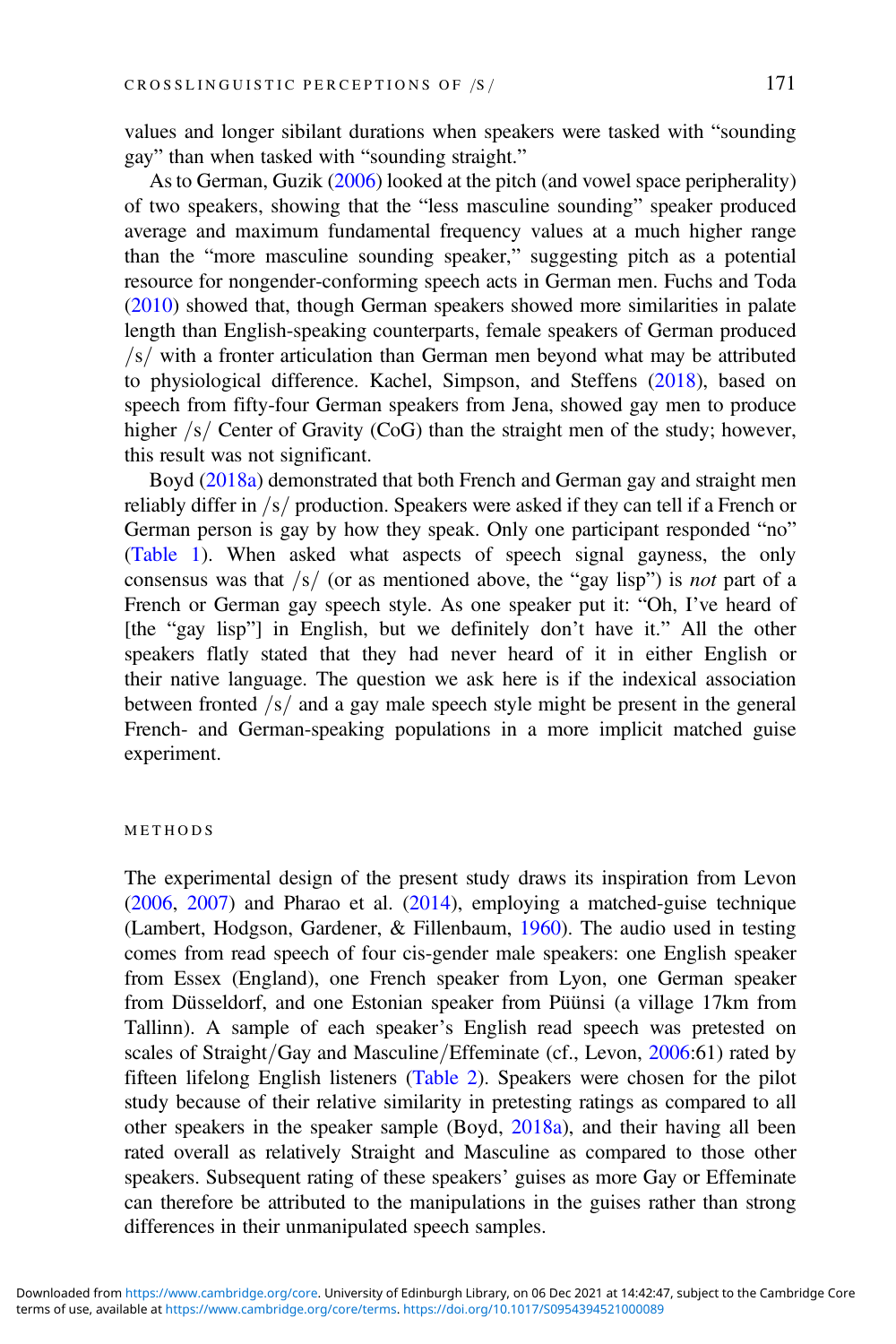| 'Something' in Speech | Prosodic Cues | $\sqrt{s}$ in English | $\sqrt{s}$ in L1 |
|-----------------------|---------------|-----------------------|------------------|
| 18/19(95%)            | 13/19(68%)    | 1/19(5%)              | $0/19(0\%)$      |

<span id="page-8-0"></span>TABLE 1. Responses to "Can you tell if someone is gay by how they speak?" by both French L1 and German L1 participants (from Boyd, [2018a\)](#page-24-0)

Following the pretest, two audio segments (average 4.5 seconds) were taken from each of the four speakers' readings of a fairy tale in their native language: Snow White (English), Le Petit Chaperon Rouge (French), Rotkäppchen (German), and Venevere Muinasjutt (Estonian). One segment contained sibilants while the other did not. From these segments we created two sets of guises, one set for  $\sqrt{s}$  stimuli and one for pitch.<sup>[2](#page-23-0)</sup>

We tested pitch and  $/s/$  in isolation as the first step in determining whether  $/s/$ variability holds the same indexical values in French and German as has been shown in English. Furthermore, testing the variables in isolation ensured that the survey averaged under thirty minutes for all participants.

For  $\frac{s}{g}$  guises, speech segments were selected from the readings that contained at least four instances of  $\frac{1}{s}$  and no other sibilants  $\frac{1}{z}$ ,  $\frac{1}{s}$ . Due to phonotactic differences between the languages, the instances of  $\frac{s}{s}$  were not controlled for syllable position or phonological environment. The guises were created by splicing into these recordings tokens of  $\frac{s}{r}$  produced in isolation by the first author (see Campbell-Kibler, [2011;](#page-24-0) Mack & Munson, [2012\)](#page-25-0) created under similar recording conditions as the original interviews. Approximately thirty  $\frac{s}{s}$ tokens were produced and analyzed for CoG and skewness. The two stable tokens of  $\frac{s}{s}$  that most closely matched (on measures of CoG and skewness) the two speakers with the lowest and highest average  $\sqrt{s}$  productions of CoG in Boyd ([2018a](#page-24-0)) were selected as the stimuli to be spliced in for the  $[s-]$  and  $[s+]$ respectively. A middle token was selected that is comparable to that of the overall speaker production average of the same study. All naturally occurring tokens of  $\sqrt{s}$  were spliced out of the original speech and replaced with the stimulus  $/s/$  tokens in Audacity (Audacity Team, [2016\)](#page-24-0). The inserted  $/s/$  tokens were matched for both intensity and duration of the original speech. Intensity was matched auditorily as slight liberty was taken with this to make the inserted stimuli sound as natural as possible. Though several previous studies have altered durational aspects of the sibilant (Levon, [2006;](#page-25-0) Linville, [1998;](#page-25-0) Rogers & Smyth, [2003\)](#page-26-0), we felt that altering the sibilant durations made the speech sound highly unnatural, and instead we chose to match the stimuli with original duration produced by the speaker. The resulting stimuli consist of three versions of each sentence with identical  $[s-]$ ,  $[s]$ , or  $[s+]$  tokens across all four languages. These three specific  $/s/$  tokens were selected based on production data from Boyd ([2018a](#page-24-0)) where  $[s+]$  and  $[s]$  are representative of the highest and lowest average  $\frac{s}{\sqrt{C}}$  CoG values produced by the two most extreme speakers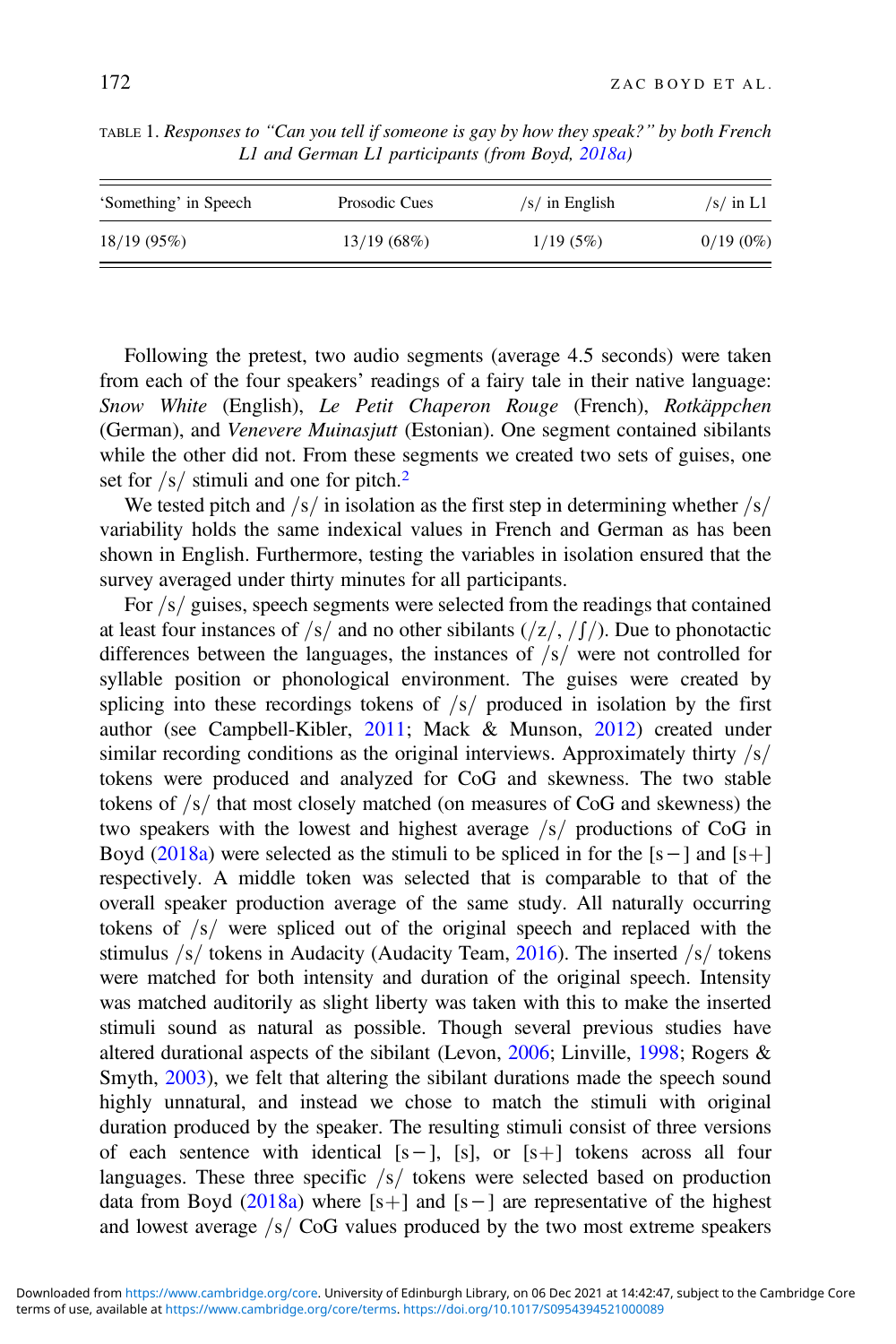|          | Straight/Gay | Masc./Effem. |  |
|----------|--------------|--------------|--|
| English  | 1.733        | 2            |  |
| French   | 2.866        | 2.333        |  |
| German   | 2.333        | 1.866        |  |
| Estonian | 2.333        | 2            |  |

<span id="page-9-0"></span>TABLE 2. Pretest Results of Each Speaker for Manipulation on a 7-point scale (1 is Straight/Masculine and 7 is Gay/Effeminate)

of that study, and [s] is representative of the average CoG of that study's overall speaker average. [Table 3](#page-10-0) gives the acoustic measurements of each guise.

For the pitch guises, different instances of speech from the same reading passages were selected. These clips, which were approximately as long as the  $\sqrt{s}$  clips, contained no sibilants at all. For the "mid-pitch" stimuli, each baseline stimulus was manually adjusted with very minor manipulations to average the pitch across all speakers (within ±5Hz) by altering the pitch points via Praat's "Manipulate" function. This "mid-pitch" can be considered representative of the speakers' natural pitch. For the "high" and "low" stimuli, the "mid-pitch" was adjusted by  $\pm 25$ Hz across the entire utterance utilizing Praat's "Shift pitch frequencies..." function. The decision to adjust the pitch by  $\pm$ 25Hz was based on the need to have the  $low/mid/high$  categories maximally distinct while maintaining stimuli pitches that occurred within the natural pitch range of the participants as seen across the full interviews of Boyd [\(2018a,](#page-24-0) [2018b](#page-24-0)).  $\pm$ 25Hz seemed auditorily distinct enough to elicit a listener response while ensuring that the speech did not sound unnaturally high or low. For Estonian, there were no instances in the reading passage of a sentence without any sibilants, and instead a sentence containing only two instances of sibilance was selected. These sibilants were then spliced out of the recording and pitch manipulation continued as per the other languages. We deemed this acceptable as Estonian listeners are not part of the current experiment and a post hoc examination of the data shows none of the participants having any prior knowledge of Estonian, so the lack of individual phonemes would not have been noticed.

With three levels of manipulation ("low," "mid," and "high") on both  $/s/$  and pitch guises across four languages the experiment resulted in a total of 24 guises, each approximately five seconds long. The pitch and  $\frac{s}{\sin \theta}$  guises were presented separately with the pitch of the  $\frac{s}{\sqrt{s}}$  guises being analogous to the "mid" pitch. The order of the experiment began with a short practice phase showing the format of the test. For each phase (practice and testing), the respondents were always first given the stimuli set corresponding to their native language. The order in which they responded to the remaining three (nonnative) languages was then randomized, and within each language all stimuli for that respective language was also randomized, but each language was presented separately from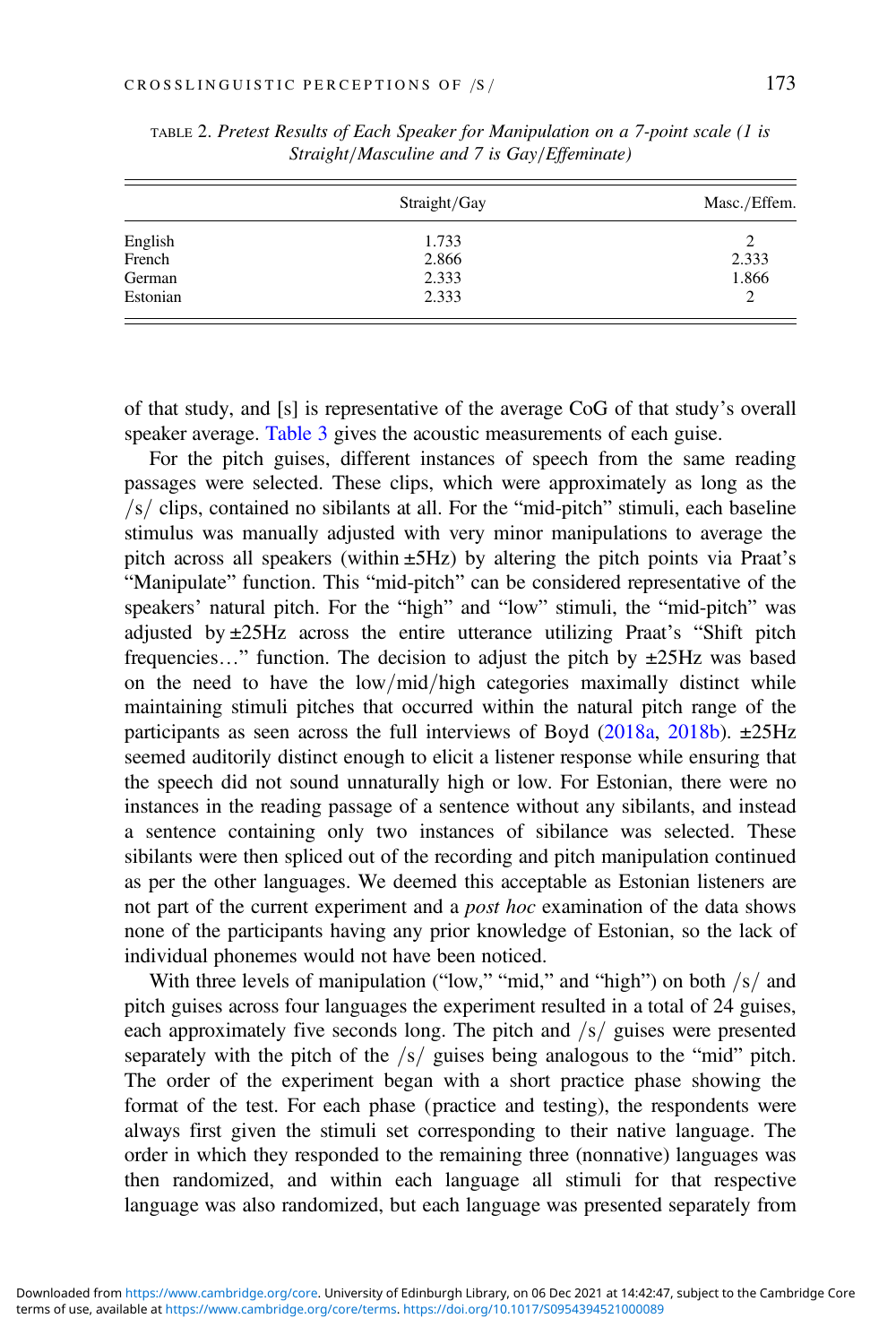| Variant | CoG  | <b>Skewness</b> |
|---------|------|-----------------|
| $[s-]$  | 5208 | 1.1502          |
| $[s]$   | 6436 | 0.033           |
| $[s+]$  | 7988 | $-1.0795$       |

<span id="page-10-0"></span>TABLE 3. Centre of Gravity and Skewness values of the /s/ variants spliced into all four language stimuli

the other three languages. Each respondent heard all twenty-four guises. Demographic information was collected at the end of the survey.

The survey was distributed across multiple social media platforms (i.e., Facebook and Twitter), via the authors' personal social networks, with separate recruitment text used to recruit French participants in French and German participants in German. The survey was completed online via Qualtrics (Qualtrics, [2018\)](#page-26-0) by native speakers of English, French, and German, regardless of geographical location. Participants were asked to rate each guise on six semantic differential scales (Educated/Uneducated [French: Cultivé/Peu instruit; German: Gebildet/Ungebildet]; Straight/Gay [Hétérosexuel/Homosexuel; Heterosexuell/Homosexuell]; Lazy/Hardworking [Paresseux/Travailleur;  $Faul/Flei\beta ig$ ; Friendly/Mean [Amical/Inamical; Freundlich/Unfreundlich]; Masculine/Effeminate [Masculin/Efféminé; Maskulin/Feminin]; Natural/Synthetic  $[Natural/Synthétique; National/Synthetsch]$ , on a 100-point continuous scale (no numerical values of the rating were shown to the listener). These scales are largely analogous to those used in Levon ([2006,](#page-25-0) [2007](#page-25-0)) with the addition of "Natural/Synthetic" as a fail-safe of sorts to ensure that all language stimuli appear natural to the respondents.

One challenge we encountered was the lack of a direct translation for "Masculine/Effeminate" in German. The pilot study respondents raised two possible translations: maskulin and männlich. Though it is possible to say someone has a masculine voice, "maskulin Stimme," a voice might also be described as "So männlich." Following conversations with multiple native German-speaking linguists, it was suggested that, though maskulin is not unambiguous (referring also to grammatical gender), it is unlikely that respondents outside of linguistics would be confused by the alternative meaning. Under their advice, we decided on the German pair, "Maskulin/Feminin."

#### RESULTS

Participants were excluded if they did not identify English, French, or German as their native language in the respective survey [\(Table 4](#page-11-0)). These remaining participants vary widely with respect to regional background and country of residence. English listeners were raised in Australia  $(n = 1)$ , New Zealand  $(n = 1)$ , various parts of the United Kingdom  $(n = 9)$ , and the United States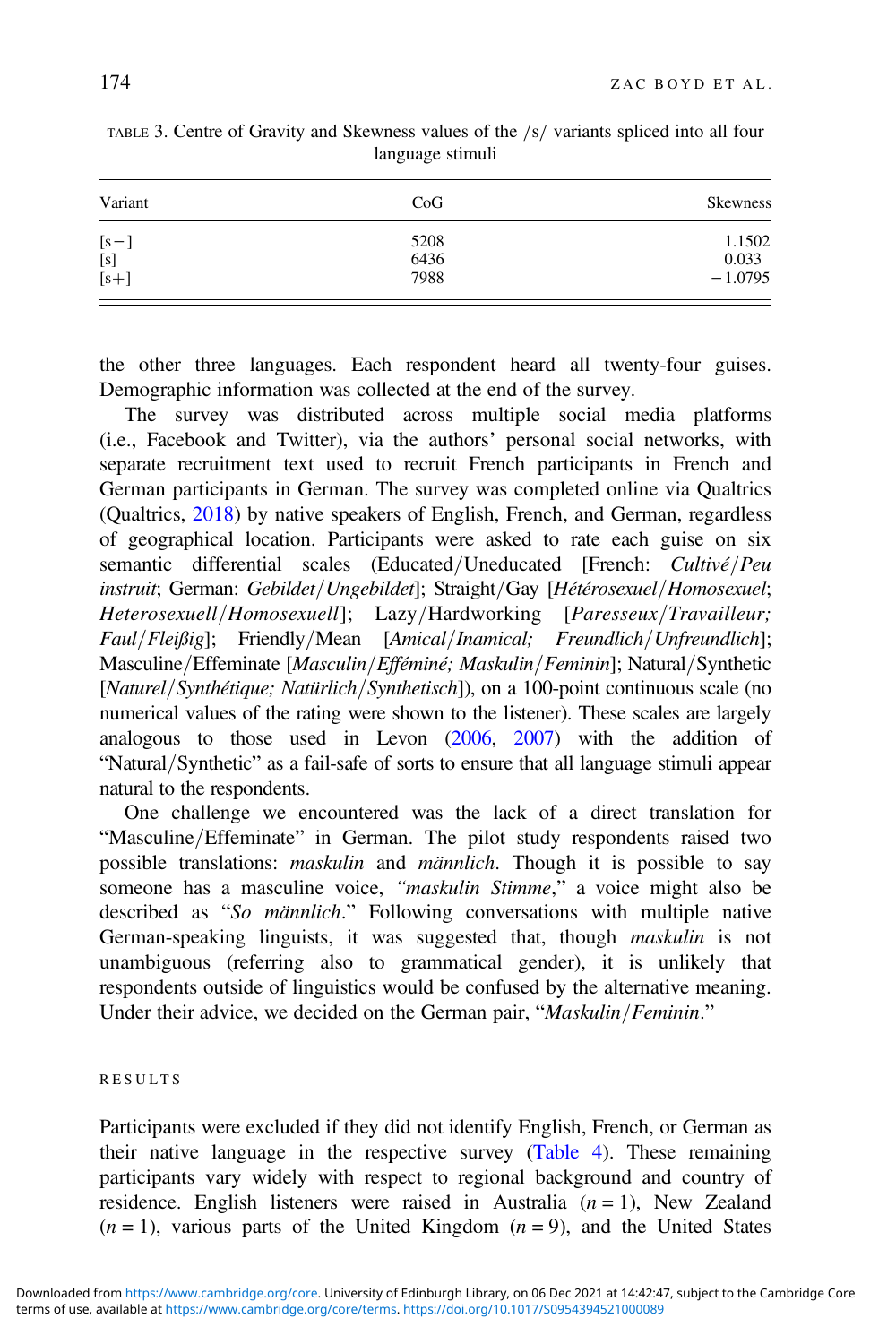| Survey<br>Language | Total<br>Participants | (of which)<br>Studied<br>English | (of which)<br>Studied<br>German | (of which)<br>Studied<br>French | (of which)<br>Studied<br>Estonian |
|--------------------|-----------------------|----------------------------------|---------------------------------|---------------------------------|-----------------------------------|
| English            | 27                    | --                               | 9                               | 16                              |                                   |
| German             | 23                    | 25                               | $- -$                           | 19                              |                                   |
| French             | 32                    | 34                               | 14                              | --                              |                                   |

<span id="page-11-0"></span>TABLE 4. Total Number of Respondents by Language and Respondent Foriegn Language Study

 $(n = 16)$ . French listeners were from Belgium  $(n = 1)$ , Canada  $(n = 4)$ , France  $(n = 26)$ , and Switzerland  $(n = 1)$ . German listeners were from Austria  $(n = 13)$ , Germany  $(n = 11)$ , Italy  $(n = 1)$ , Switzerland  $(n = 1)$ , or unknown  $(n = 1)$ . This regional variation was not possible to fully model quantitatively, but analysis suggests that regional dialect of the listener did not affect the results (in the interest of space these results are not reported). Table 4 also summarizes the number of survey respondents who reported having studied any of the stimuli languages; none of the participants were natively bilingual in the stimuli languages. A post-hoc examination reported below showed that crosslinguistic proficiency had no effect on ratings for any listener or listener groups. Summary statistics for each respondent language across all measures is included in Appendix 1.

One mean and standard deviation was estimated for each participant by pooling their responses on all rating scales for all guises, and these were used to perform zscore conversions on each participant's ratings. For each guise frame, a participant would rate it exactly three times (the high, mid, and low guises). As such, guise ratings can be treated as paired, or characterized in terms of the difference between two guise levels. In doing so, we can simplify our statistical analyses. For example, rather than conducting two-sample tests to compare the high and mid guises, a single-sample test can be used on the difference. Or, instead of estimating main effects of guise level, stimulus language, and an interaction between the two, we can simply fit a main effect of the difference between guise levels. Difference scores between the high and mid guise, and between the mid and low guise, were estimated within each participant, within each stimulus language, within each manipulation  $\left(\frac{s}{n}\right)$  and pitch), and within each rating scale. [Table 5](#page-12-0) presents a representative example from a participant in the English language survey for the Effeminate scale. A positive value indicates that the stimulus on the left (high or mid, respectively) was rated as more effeminate than the stimuli on the right (mid or low, respectively). Because these difference scores are calculated on subjects' z-scored ratings, these differences can be thought of as the magnitude of the difference relative to the range of the scale subjects used. If a given participant only used a narrow range of the scale, they could still have a large difference score, if they utilized opposite ends of their own range for these two ratings.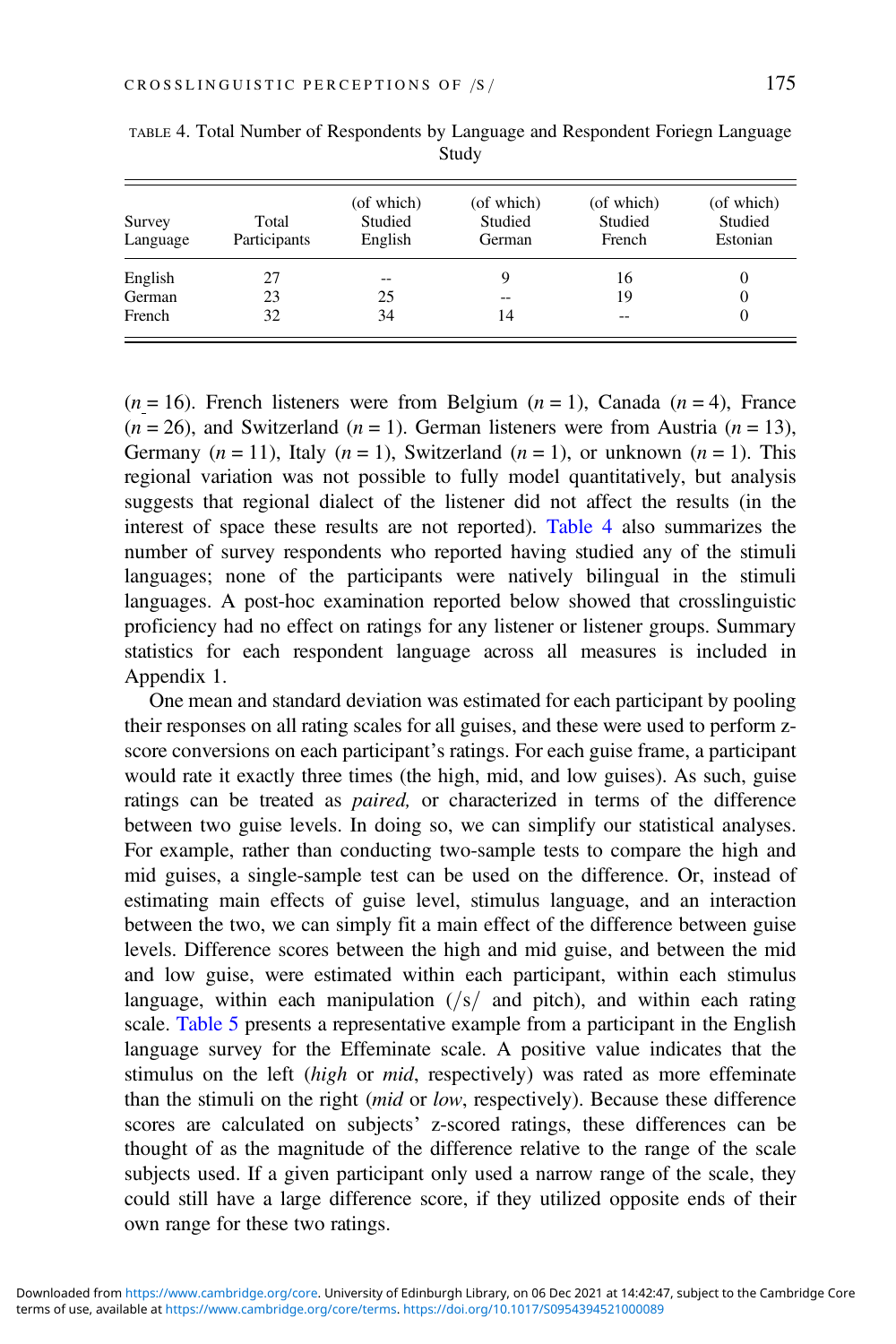<span id="page-12-0"></span>

| Participant | Manipulation | Stimulus Language | Scale      | High - Mid | Mid - Low |
|-------------|--------------|-------------------|------------|------------|-----------|
| 1           | pitch        | English           | Effeminate | 0.68       | 1.21      |
| 1           | s            | English           | Effeminate | 0.98       | $-0.15$   |
| 1           | pitch        | Estonian          | Effeminate | 2.65       | $-3.11$   |
| 1           | s            | Estonian          | Effeminate | 0.68       | 0.76      |
| 1           | pitch        | French            | Effeminate | 0.68       | 0.91      |
| 1           | s            | French            | Effeminate | 0.30       | $-0.76$   |
|             | pitch        | German            | Effeminate | $-1.36$    | 2.12      |
| 1           | S            | German            | Effeminate | 0.30       | $-1.44$   |

TABLE 5. Subset of results for one participant for one scale ('Effeminate')

#### English Survey Results

The difference in ratings that listeners gave to each guise between the high and mid and mid and low manipulations serve as our dependent variables (e.g., [Table 6](#page-13-0)). The difference scores for a given label and a manipulation guise are symmetrical, without clear left or right skewness, as seen in [Figure 2,](#page-14-0) making the use of single sample nonparametric tests appropriate.

As a first pass, we estimated pseudomedians and confidence intervals for each manipulated linguistic feature, stimulus language, rating scale, and dependent variable using the Hodges-Lehman estimator (Hollander & Wolfe,  $1999$ ).<sup>[3](#page-23-0)</sup> It is also possible to estimate p-values for these estimates using a one-sample Mann-Whitney U test, but with so many tests it is necessary to correct for multiple comparisons. We did so using the Holm-Bonferroni method, whereby the smallest  $p$ -value is multiplied by the number of tests  $n$ , the second smallest  $p$ -value is multiplied by  $n-1$ , etc. (Holm, [1979](#page-25-0)). Despite the adjustments, these p-values should still be treated with some caution, because of the number of tests conducted. The pseudomedians and confidence intervals, on the other hand, would remain unchanged regardless of the number of tests carried out.

In the bottom panel of [Figure 3](#page-15-0), we can see that the difference between mid and low manipulations of  $\frac{s}{a}$  and pitch had effectively no reliable effect on listeners' ratings on any scale. But the top panel shows several reliable effects between the high and mid manipulations. For all stimulus languages, English listeners have rated guises with higher pitch as more Effeminate than mid pitches by about one standard deviation. There is an effect of similar magnitude on the Gay rating scale for the  $/s/$  manipulations. However, it is not clear if the magnitude of difference is the same across stimulus languages; it certainly appears to be less for German, for example. In a cross-stimulus analysis, it is possible to fit a mixed effects model, and we did so with the high-mid difference score as the outcome variable, stimulus language as the predictor, and a random intercept by participant (R Core Team, [2020\)](#page-26-0).<sup>[4](#page-23-0)</sup> The model estimates along with 95% bootstrap confidence intervals<sup>[5](#page-23-0)</sup> are presented in [Table 6](#page-13-0). This was the only model specification that was fit to the data, as we were solely focused on the effect of language stimulus on the "gay/straight" rating scale.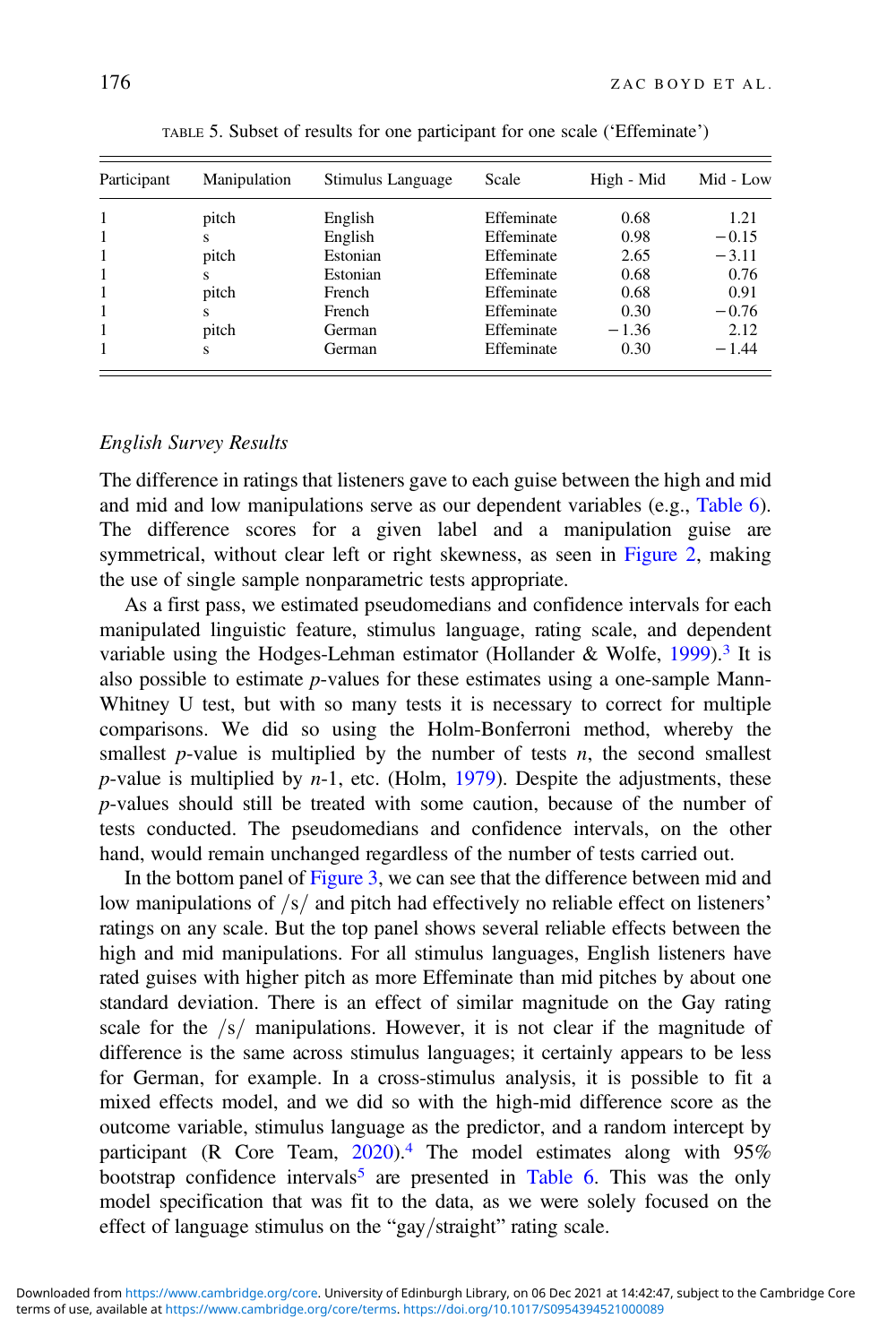| parameter         | Estimate | (CI)            | Std. Error | t-value |
|-------------------|----------|-----------------|------------|---------|
| intercept         | 1.13     | (0.69, 1.57)    | 0.22       | 5.03    |
| $stim = Estonian$ | $-0.01$  | $(-0.57, 0.54)$ | 0.28       | $-0.05$ |
| $stim = French$   | $-0.02$  | $(-0.57, 0.53)$ | 0.28       | $-0.07$ |
| $stim = German$   | $-0.47$  | $(-1.01, 0.08)$ | 0.28       | $-1.67$ |

<span id="page-13-0"></span>TABLE 6. Fixed effects estimates for English listener's Gay rating differences between high and mid manipulations of  $\frac{|s|}{\text{by-speaker}}$  random intercept sd = 0.54, residual  $deviance = 1.03$ 

In Table 6, the intercept corresponds to the estimated difference score on the English guise, which replicates the effect displayed in [Figure 3](#page-15-0) of front  $\frac{s}{s}$ being rated about one z-score more Gay than mid  $\frac{s}{$ . The remaining stimulus language effects describe the difference between the difference score on English and these languages. The only stimulus language to have a large estimated difference from English is German. The direction of this effect would mean that English listeners do not rate front  $/s/$  in the German stimulus as Gayer than they do in the English stimulus, but this effect is not statistically reliable (the bootstrap confidence interval includes zero, and the t-value is less than two). It's also the case that, in [Figure 3](#page-15-0), the difference score between mid and front  $\frac{s}{s}$ was not reliably different from zero in the German guise. This is an apparently equivocal result: English listeners do not treat the German stimulus significantly different from English, but also do not rate it as significantly Gayer, either. There is too much statistical uncertainty to conclude whether or not the  $/s/$ manipulation had an effect on English listeners' Gay rating in the German guise. What is clear, however, is that, for French and Estonian, front  $\frac{s}{m}$  was rated as Gayer by English listeners to a degree indistinguishable from their ratings of English.

English listeners' Gayness rating differences between front and mid  $\frac{s}{s}$  were most similar between the English and French guise, but otherwise varied in the magnitude of their sensitivity across the other guises. Despite this variability across stimulus languages, within each stimulus language, listeners tended to evaluate the front  $\frac{s}{s}$  as Gayer than the mid  $\frac{s}{s}$ . Furthermore, our results show that this pattern is not limited to a small group of individuals being highly attuned to this variation. In other words, each respondent response varied greatly between the stimulus languages but the trend to rate front  $\frac{s}{s}$  as Gayer than mid  $\sqrt{s}$  is consistent regardless of the individual variation in ratings (see Appendix 2) for more detail).

Data was collected on the participants' familiarity with the languages included in the experiment. Two sample Mann-Whitney U tests did not find a significant effect of having studied French on the French stimuli results (U = 125,  $n_1 = 14$ ,  $n_2 = 13$ , HL $\Delta = 0.94$ ,  $\rho = 0.67$ ,  $p = 0.1$ ), nor of having studied German on the German stimuli results (U = 94, n<sub>1</sub> = 19, n<sub>2</sub> = 8, HL $\Delta$  = 0.46,  $\rho$  = 0.61, p = 0.5).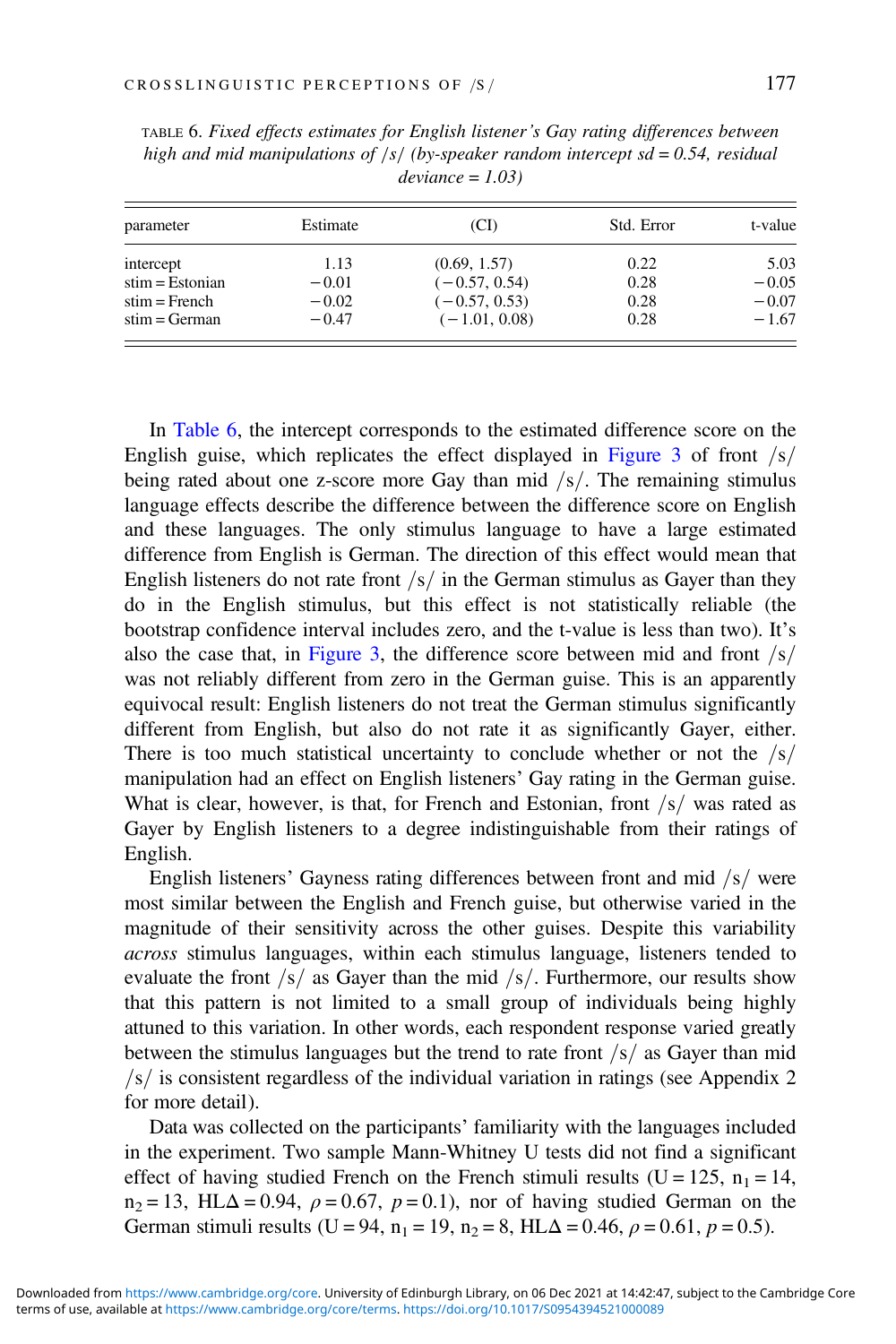<span id="page-14-0"></span>

FIGURE 2. Distributions of high-mid difference scores for English listeners listening to English audio in the pitch (left) and  $\frac{s}{r}$  (right) guises.

Finally, we examined how highly correlated participants' front versus mid  $\frac{s}{s}$ difference scores for 'Effeminate' and 'Gay' were. Interestingly, participants' difference scores for these scales were moderately correlated for Estonian, French, and German but more weakly so for English, as illustrated in [Figure 4](#page-16-0).

#### French and German Survey Results

We followed the same initial procedure for the results from the French and German language surveys. [Figure 5](#page-17-0) displays the pseudomedians and confidence intervals for French respondents' high versus mid and mid versus low ratings. Again, p-values were estimated using a one sample Mann-Whitney U test and adjusted using the Holm-Bonferroni method.

The French listeners show no reliable differences between the mid and low guises for either linguistic variable for any language or rating scale. French listeners rate the higher pitch guises more Effeminate than the mid pitch guises for all languages. For the French guise, they have also rated the higher pitch guise as less Educated.

Their results for  $/s/$  are different. While English listeners reliably rated front  $/s/$ as more Effeminate for all language guises, and Gayer for all guises except for perhaps German, French listeners only reliably rate front  $/s/$  as more Effeminate in English, and front  $\sqrt{s}$  appears to have no effect on their Gay ratings for any language stimulus. The effect size is also smaller for their rating of the English guise, with the front  $\frac{s}{\omega}$  being rated approximately 0.5 standard deviations more Effeminate than the mid  $\frac{s}{s}$ , while the English listeners had an effect size of about one standard deviation more Effeminate. A two-sample Mann-Whitney U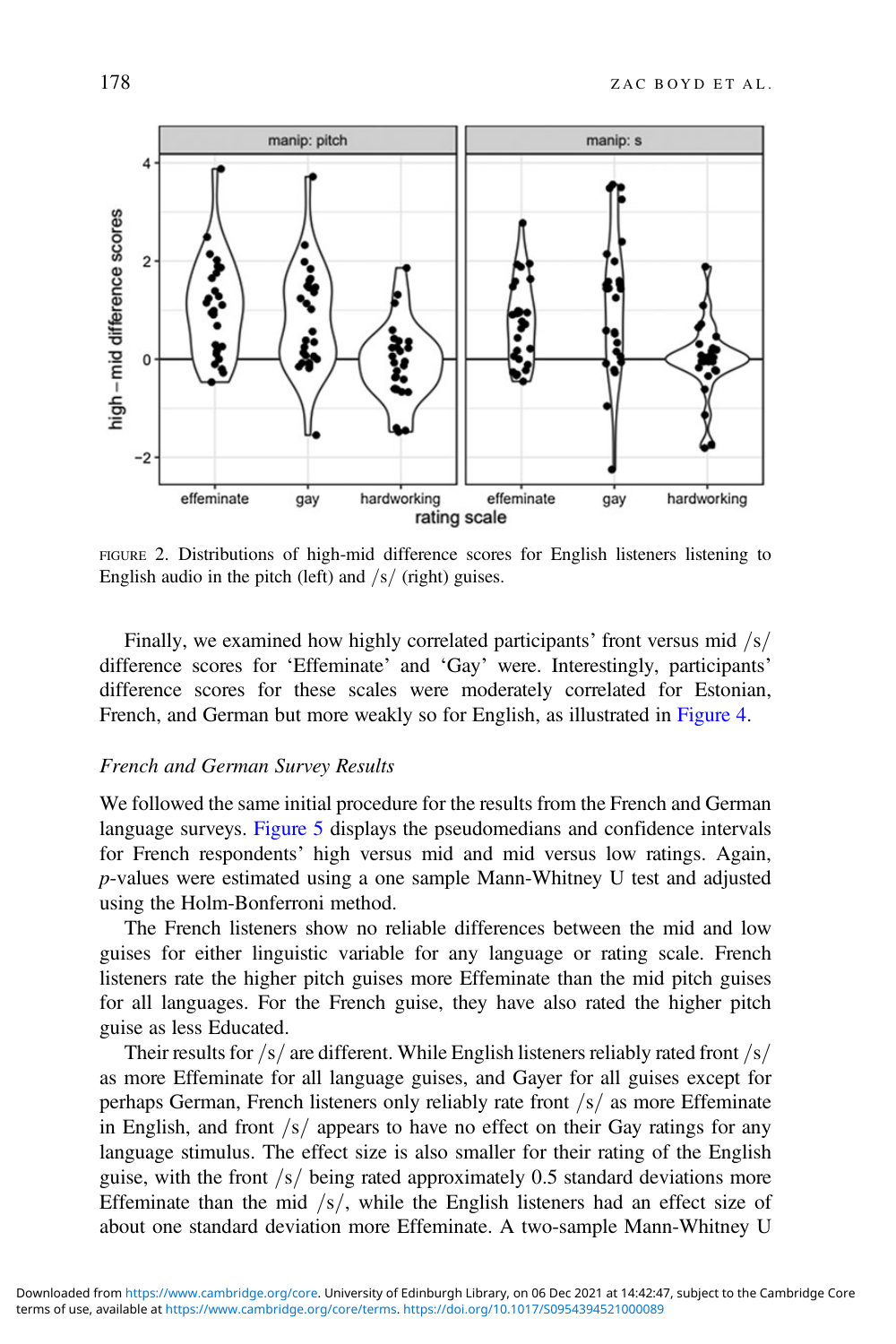<span id="page-15-0"></span>

FIGURE 3. English listeners' responses to high versus mid (top) and mid versus low (bottom) manipulation of  $/s/$  and pitch in four languages.

test found that there was no significant effect of English language ability on these Effeminate difference scores (U = 103, n<sub>1</sub> = 10, n<sub>2</sub> = 22, HL $\Delta$  -4 × 10<sup>-5</sup>,  $\rho$  = 0.47,  $p = 0.8$ ).

We fit a mixed effects model for effect of stimulus language on Gay rating scale differences for the front versus mid  $/s/$  manipulation, with participant as a random intercept ([Table 7](#page-17-0)). None of the parameters are reliably different from zero, meaning that French listeners were not consistently rating front  $\sqrt{s}$  as Gayer than mid  $\frac{s}{s}$  for any language guise. Like English, French respondents show no listener or subset of listeners who consistently rated fronted  $\frac{s}{s}$  as gayer than mid  $/s/$  in any language guise (see Appendix 3).

There are even fewer effects of our guise manipulations for the German listeners. Again, the difference between mid and low manipulations had no effect on any rating scale for either manipulation. Moreover, there does not appear to be any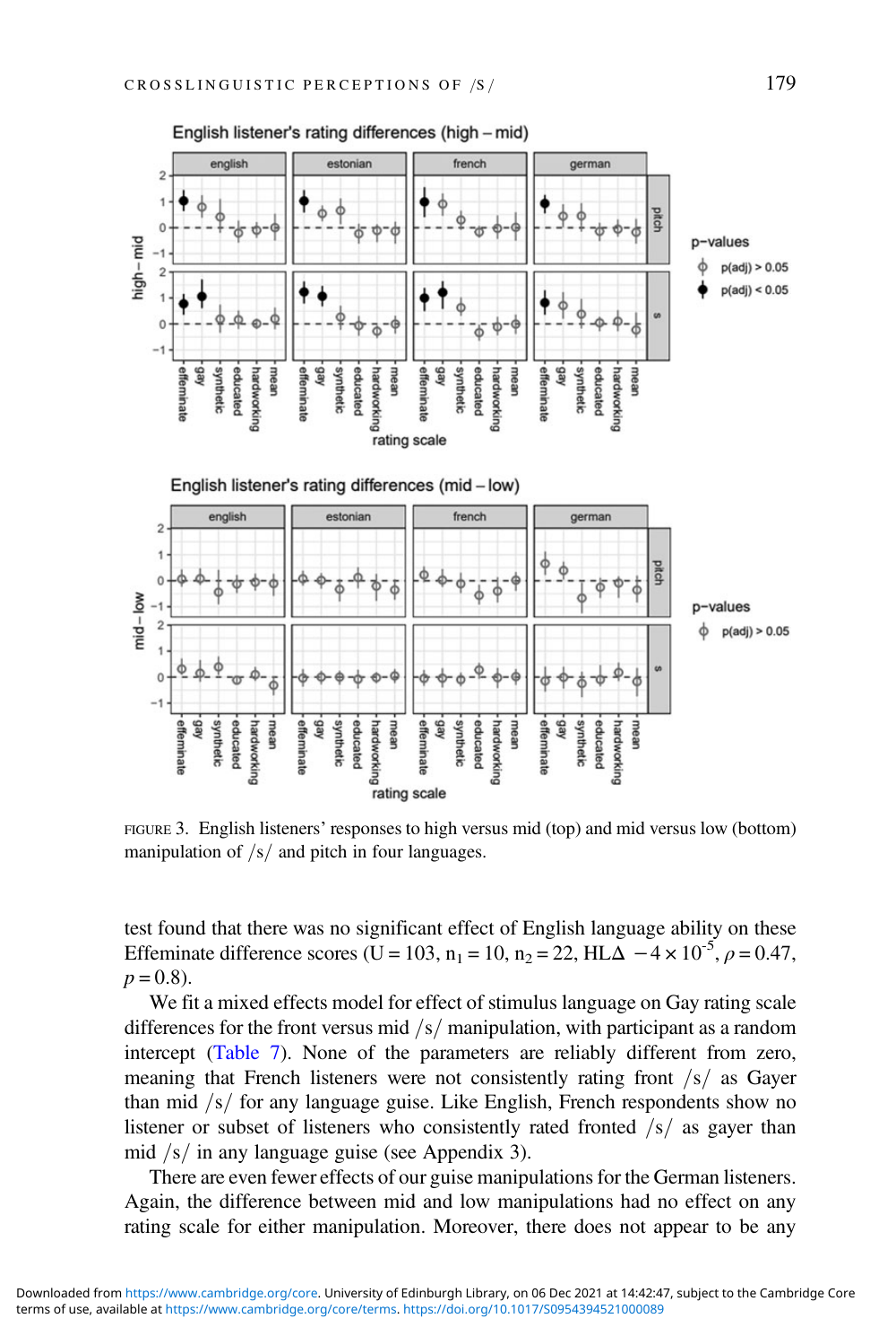<span id="page-16-0"></span>

FIGURE 4. Correlation of English listeners' Gay rating difference and Effeminate rating differences between high and mid /s/ by language, with Kendal's  $\tau$ .

difference between the high and mid manipulations, either, except perhaps for pitch on the Effeminate scale for the English stimuli. We did not carry out any further analysis of the German data, as the noneffect of our guise manipulation seems to be clear enough from [Figure 6,](#page-18-0) though the pitch effect requires replication and closer evaluation.

#### DISCUSSION

Our results show two main findings of interest:

- 1. English listeners associate fronted  $\frac{s}{n}$  and Gayness when listening to English, other languages they know, and languages they do not know.
- 2. French and German listeners do *not* associate fronted  $\frac{s}{a}$  and Gayness, for any language, despite the presence of this feature in speech production by gay men in their respective languages.

The first finding we refer to as indexical transfer (see Bekker & Levon, [2017\)](#page-24-0). The second finding calls forth a discussion of the "meaning potential" (Eckert, [2016\)](#page-24-0) of  $\sqrt{s}$  in French and German.

#### Indexical Transfer

To account for the results from the English listeners, we propose a model of indexical transfer, drawing on Silverstein's ([2003\)](#page-26-0) theory of the indexical order, and Eckert's  $(2017)$  $(2017)$  analysis of the indexicality of  $\frac{s}{s}$ . Whether or not the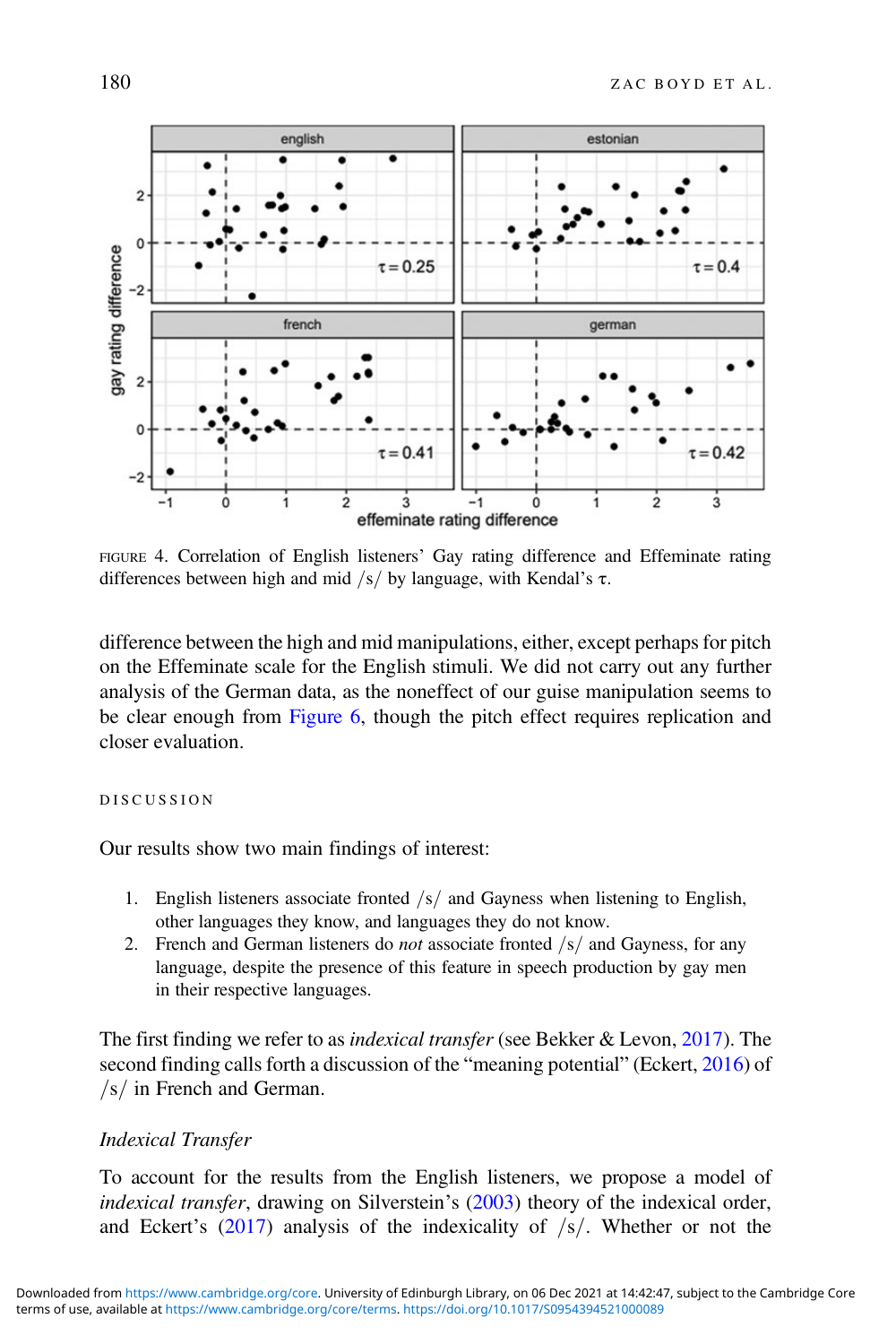<span id="page-17-0"></span>

FIGURE 5. French listeners' responses to high versus mid (top) and mid versus low (bottom) manipulation of  $/s/$  and pitch in four languages.

TABLE 7. Fixed effects estimates for French listener's Gay rating differences between high and mid manipulations of  $|s|$  (by-speaker random intercept sd = 0.32, residual  $deviance = 0.82$ 

| parameter         | Estimate | (CI)            | Std. Error | t-value |
|-------------------|----------|-----------------|------------|---------|
| intercept         | 0.27     | $(-0.04, 0.57)$ | 0.16       | 1.71    |
| $stim = estonian$ | $-0.05$  | $(-0.45, 0.35)$ | 0.21       | $-0.25$ |
| $stim = French$   | $-0.18$  | $(-0.59, 0.22)$ | 0.21       | $-0.90$ |
| $stim = german$   | $-0.06$  | $(-0.47, 0.34)$ | 0.21       | $-0.29$ |

process we are proposing is expressly one of a "transfer" (such as L1 transfer) is something that needs further exploration, but we use this term here because it reflects our interpretation of the empirical finding that English listeners make the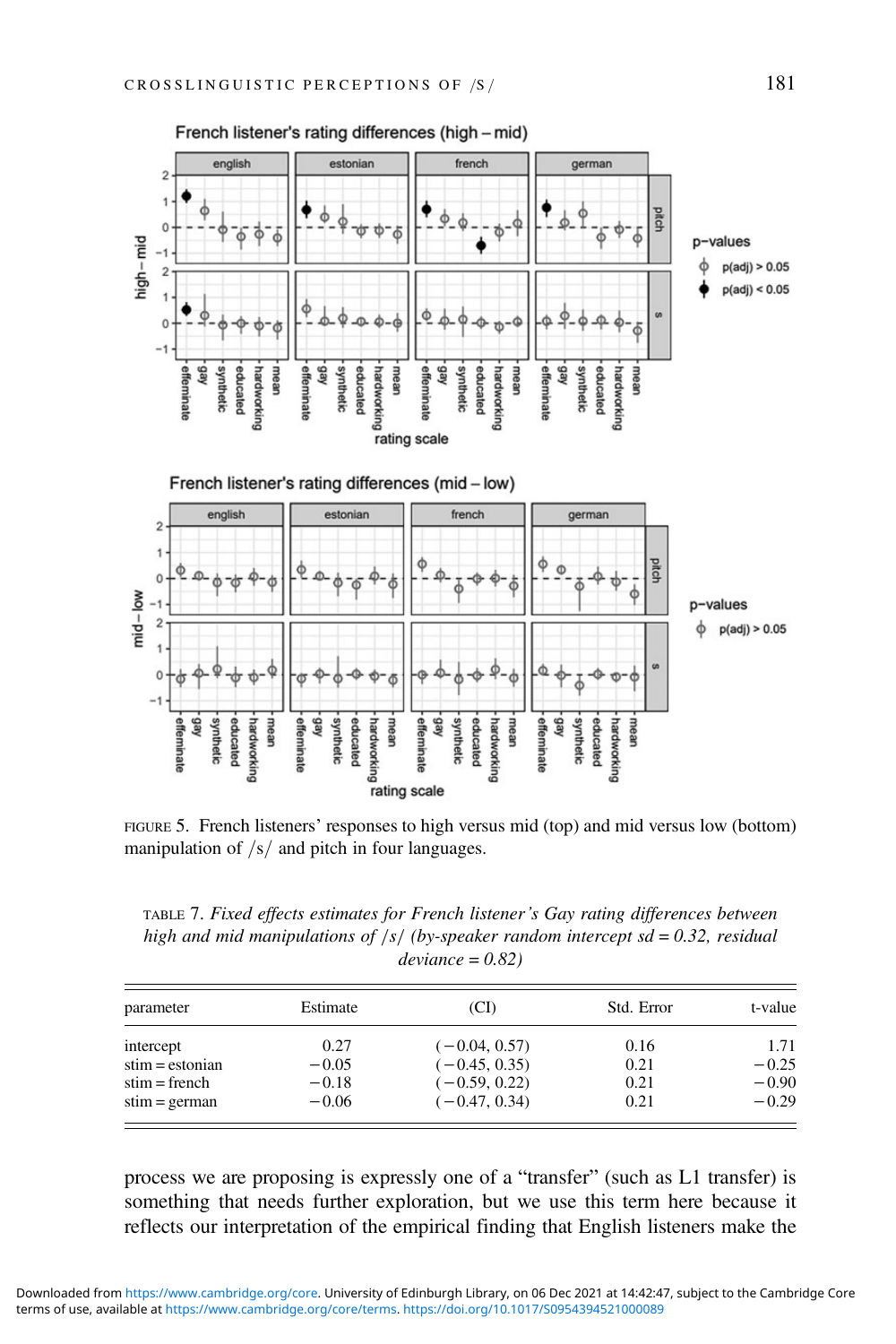<span id="page-18-0"></span>

FIGURE 6. German listeners' responses to high versus mid (top) and mid versus low (bottom) manipulation of  $/s/$  and pitch in four languages.

same indexical judgments about  $\frac{s}{r}$  variation in English as they do about  $\frac{s}{r}$ variation in non-English languages. We propose conceptualizing this as transfer, or extension, of their sociolinguistic knowledge about English to the other languages. This implies a temporal process whereby indexical associations are formed first in a native language and then later applied to other languages. Note that we are not suggesting that all social meaning associated with nonnative or unknown languages necessarily derives from native language knowledge. Nor are we suggesting that this transfer process will always happen when listeners encounter all possible linguistic variables in all nonnative languages. Indeed, it has been noted (Eckert,  $2017:1198$  $2017:1198$ ) that  $\sqrt{s}$  is "one sign that fits the bill" for Peirce's ([1934:](#page-26-0)448) "most perfect of signs" in terms of having symbolic, indexical, and iconic qualities. It might be the case that variation that has such a rich semiotic scope is also more available for crosslinguistic indexical transfer.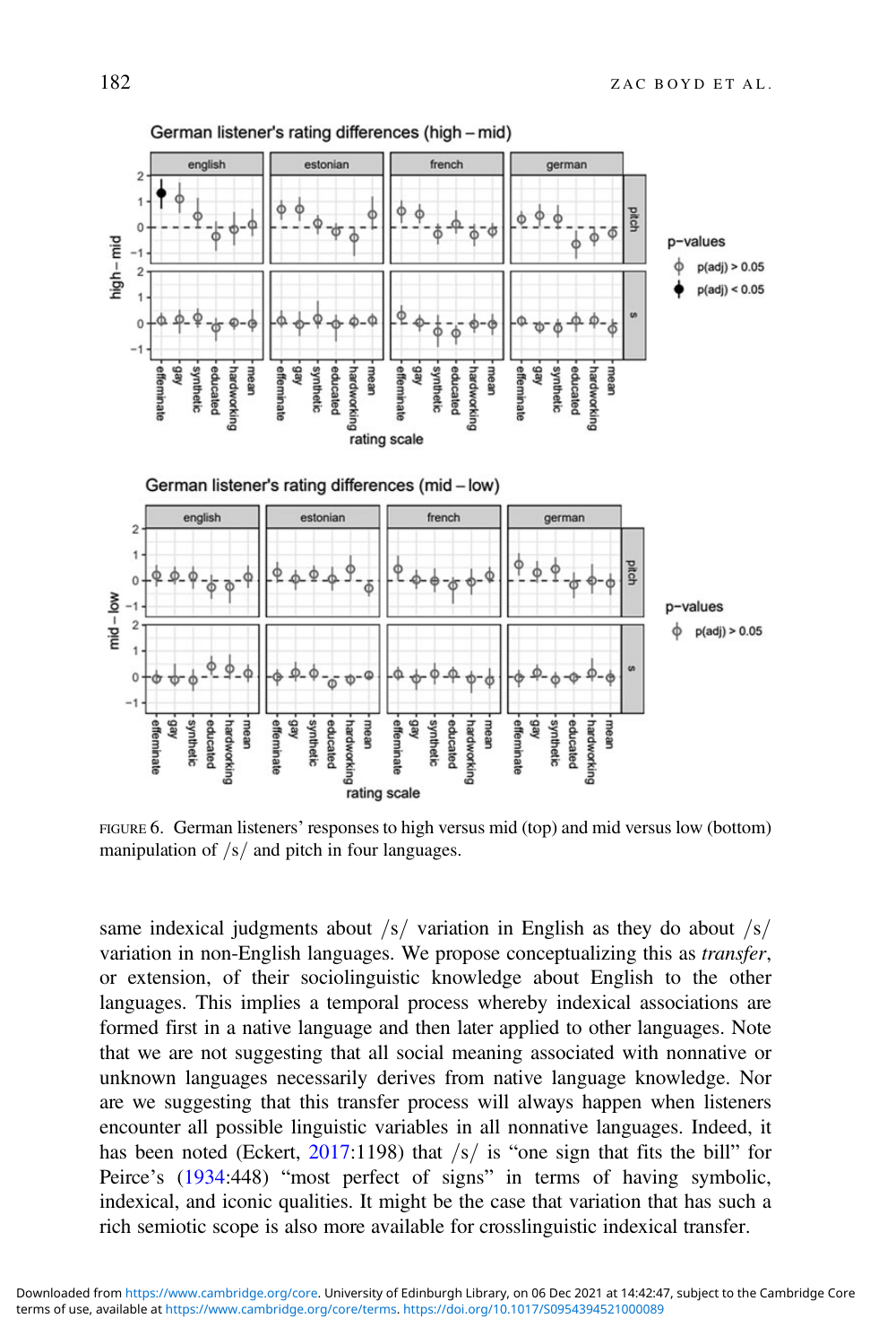Modeling the indexicality of  $\frac{s}{s}$  variation will draw on our results, those of Boyd [\(2018a](#page-24-0), [2018b](#page-24-0)), and those in the 2017 special issue of Linguistics on "The Sociophonetics of  $/s="$  (Levon, Maegaard, & Pharao, [2017](#page-25-0)), and the papers therein. First, recall that any attributions of  $\sqrt{s}$  variation to differences in vocal tract anatomy cannot account for all observed social differences in  $/s/$  production (Fuchs & Toda, [2010\)](#page-25-0). Indeed, if indexical interpretation were a direct result of learned correlates with physiological effects (see, e.g., Barreda, [2017\)](#page-24-0), then we should see no differences in the current study according to listener L1.

What, then, is indexical transfer? Recalling our example of the tire hiss [\(Figure 1](#page-2-0)), we predict that listeners would not give the same attitudinal responses to a nonlinguistic production of an acoustic signal that corresponds to  $\sqrt{s}$ . Just as a snake's hiss is interpreted as a sign of danger (Eckert, [2017\)](#page-24-0), a tire's hiss is interpreted as a sign of a leak in the tire. But furthermore, an actual tire's hiss is highly unlikely to actually match the acoustic signal that corresponds to  $\frac{s}{s}$ , given the differences in articulation (so to speak), and this also makes it an entirely different sign. As Eckert [\(2017](#page-24-0):1198) noted, a human hiss (e.g., by an evil villain), is produced with a different articulatory configuration than the variability in  $/s/$  that is the focus of the current study; it is therefore "the phonetic process, not just the individual segment, that constitutes the sociolinguistic variable" (emphasis original). This provides a framework for interpreting how English listeners are parsing the sociophonetic variation in non-English speech stimuli, a process which first relies on the ability for the listener to recognize a segment as a segment with an acoustic signal capable of indicating (social) meaning. First, we must establish that listeners are recognizing non-English speech as speech, before making indexical inferences about that speech. Second, English listeners appear to be recognizing non-English  $\frac{s}{s}$  segments as speech segments, comparable to English  $\frac{s}{s}$ . In order for indexical transfer to occur, listeners must link the phonetic segments of the input language to those corresponding within the languages that they are more familiar with. Third, English listeners appear to be extracting (social) meaning from non-English speech. It is perhaps not surprising that, in the absence of the ability to extract referential meaning from speech, listeners attempt to extract indexical information. Since they lack full or even any linguistic knowledge of that speech, $6$  they rely on the same processes that they would rely on when making indexical inferences. In other words, the indexical order of  $\frac{s}{t}$  that an English listener orients to in any given moment is the same whether listening to English or a non-English language. There are no additional  $n+1$ st meanings (Silverstein, [2003\)](#page-26-0) that arise from this process, and indeed it is unlikely that the indexical order will be updated or changed from the process (of hearing speech stimuli in a laboratory setting) because a listener of an unfamiliar language will presumably lack the social knowledge (of, for example, relevant persona in that linguistic community) to update that order (other than to add the meaning "speaker of another language/language  $X$ "). The quantitative results are, therefore, identical across all languages, rather than being, for example, stronger for English than the non-English languages.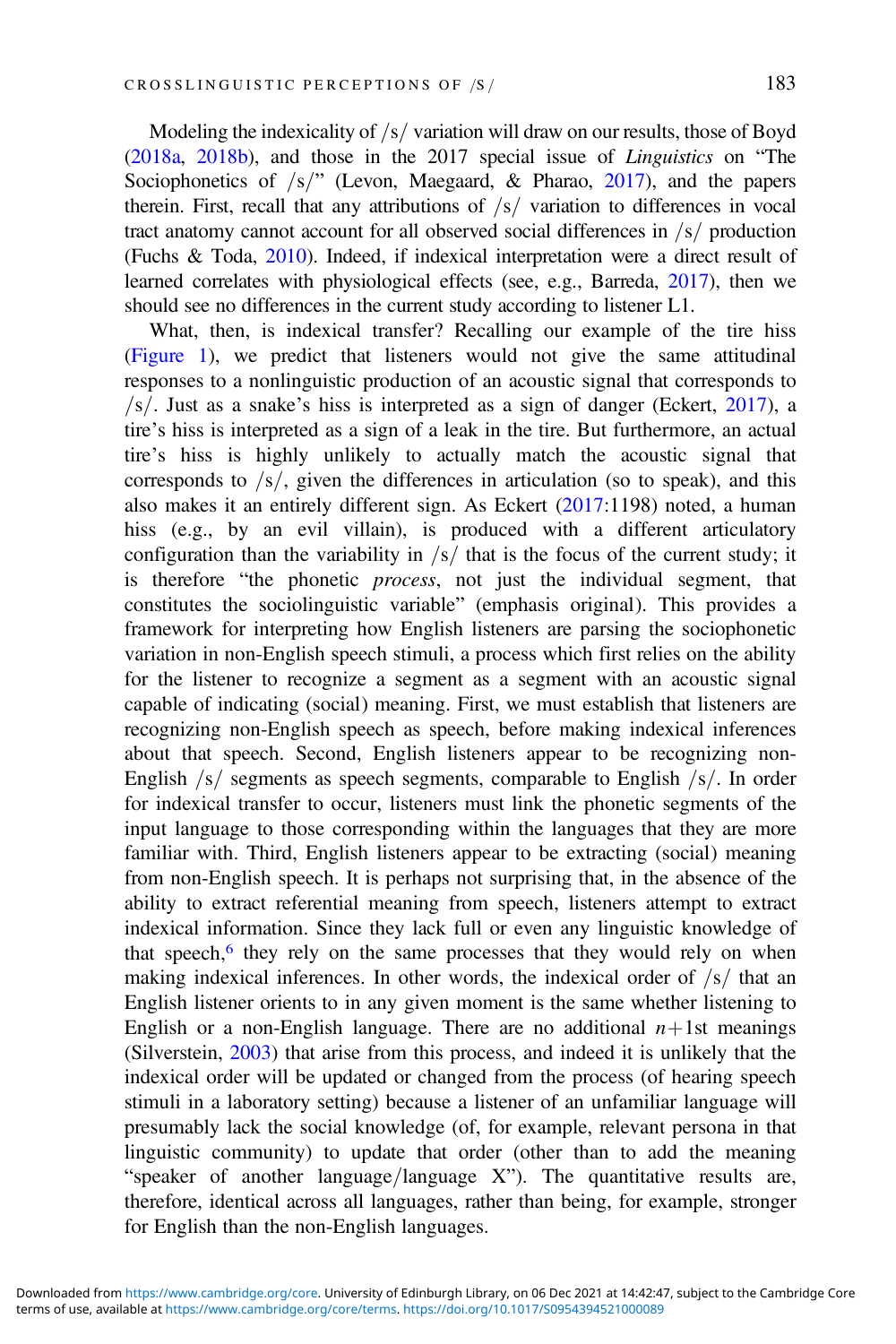In other words, when a listener hears a language they have little to no knowledge  $of,7$  $of,7$  they apply whatever interpretive resources they have available to them. Lacking indexical knowledge or sociolinguistic competence in an unfamiliar language, the listener might apply an indexical interpretation as an attempt to extract meaning where lexical and grammatical meaning fails. For an English listener, the indexical field (Eckert,  $2008$ ) of  $\sqrt{s}$  may contain indexes of social class, gender, sexual orientation, level of education, and so on, but indexes of gender and sexual orientation, gayness as well as effeminacy, hold very strong metadiscursive value and may likely be the set of indexes that are activated when there is little else to signal meaning. Just as language learners filter their L2 phonology through their L1 phonology (Flege, [1987](#page-25-0)), listeners may filter the indexical interpretation of any speech stream through their first language indexical order. This parallelism suggests a cognitive embedding such that "learned acoustic patterns are mapped simultaneously to linguistic representations and to social representations" (Sumner, Kim, King, & McGowan, [2014](#page-26-0)). Future work on multilingual speakers and learners of different proficiency levels, and individual differences within all groups, would give us a fuller picture of these representations and processes, given what we know about how bilinguals shift their perceptual boundaries (e.g., Elman, Diehl, & Buchwald, [1977](#page-25-0)).

What are the alternatives to an analysis of indexical transfer? Levon, Maegaard, and Pharao ([2017:](#page-25-0)984) and related papers have pointed out that "there are striking similarities in the perceived meanings of fine-grained phonetic variation in  $\frac{s}{s}$ production across a range of linguistic and cultural contexts." Perhaps our English listeners are, at some level, aware of this fact. Levon et al. ([2017:](#page-25-0)984; see also Eckert, [2017\)](#page-24-0) theorized the concept of "synesthetic sound symbolism," specifically "magnitude symbolism" with respect to  $/s/$  variation, noting the ways in which  $\frac{s}{x}$  variation is linked to the perceived size of the speaker, which is then linked to gender, which is then linked to sexual orientation. However, they [\(2017](#page-25-0):984, 986) expanded on Silverstein [\(2003](#page-26-0)) and others to show how that process (i.e., from *n* to  $n + 1$  to  $n + 2$ ) is necessarily "taken up and interpreted in language- and culture-specific ways," that are what enable the emergence of indexes of gender and sexual orientation. Therefore, even if a similar indexical process is at work across the many different languages studied thus far, the process of interpreting social meaning is still necessarily tied to the language and sociolinguistic context in question.

Furthermore, the results for the English listeners here are orthogonal to the actual patterning of variation in those non-English languages. The fact that  $\sqrt{s}$ production does pattern with gender in German (Fuchs & Toda, [2010](#page-25-0)), or with sexual orientation in German (Boyd, [2018a,](#page-24-0) [2018b](#page-24-0)) has no bearing on how English listeners (who do not know German) hear  $\frac{s}{n}$  in German. We therefore expect indexical transfer to apply even in cases unlike those described here, where the actual production patterns in a language are at odds with (or just do not correlate at all with) the indexicalities identified by nonnative listeners. This has interesting implications for a phonetic level of crosscultural misunderstanding.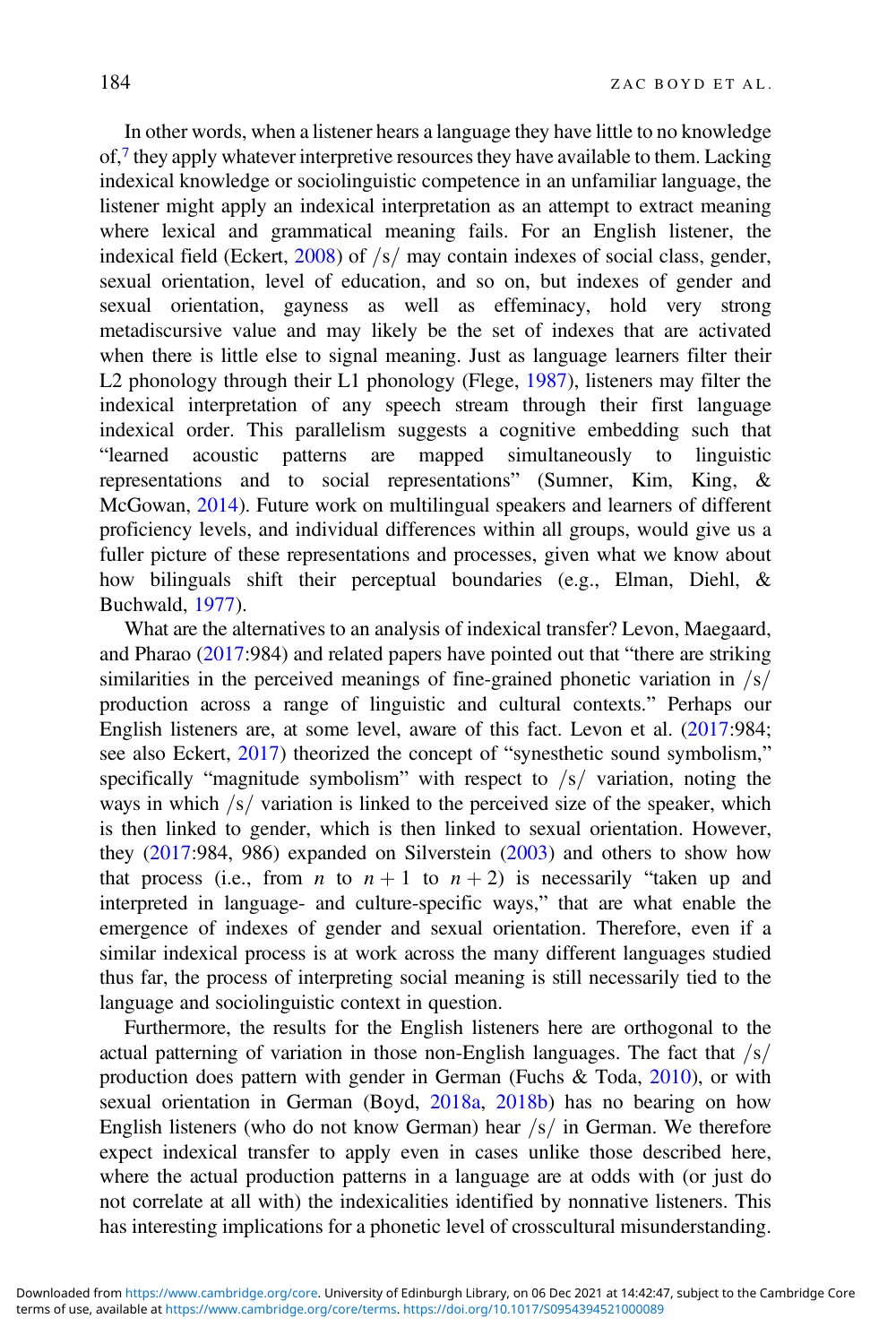One further item to note is our failure to replicate past results on the correlation between fronted  $/s/$  variants and higher perceived level of education (Campbell-Kibler, [2011;](#page-24-0) Levon, [2014\)](#page-25-0), specifically with regard to the English guises and respondents. This may be due in part to our use of an English speaker who has a noticeable Essex accent. Holmes-Elliott's and Levon's  $(2017)$  $(2017)$  study of  $/s/$ variation analyzed speakers from Essex as representing lower socioeconomic status, which might be connected to the speaker's perceived level of education (see, e.g., Cepeda, [1995\)](#page-24-0). However, two-thirds of our English respondents are from outside of the UK, with likely limited ability in placing the accent and its associated array of social meanings. In terms of the French and German listeners, the association between  $\frac{1}{s}$  variation and perceived level of education has, to our knowledge, not been previously tested.

Another possibility is that variation in  $\frac{s}{i}$  is somehow made more salient in this speaker's voice, and that the results would not obtain for the same manipulation in another speaker's voice. For example, despite some evidence that  $/s/$  variation plays a role in perceptions of nonhegemonic femininity (e.g., Bekker & Levon, [2017](#page-24-0); Podesva & Van Hofwegen, [2014;](#page-26-0) Saigusa, [2016](#page-26-0)), the results would likely be muted for a speaker clearly heard as female. Another obvious follow-up study would be to replicate the study with a speaker of a US English variety, given the high proportion of US-based respondents. At the same time, the evidence for crosslinguistic indexical transfer itself suggests that the results are quite robust to variation between talkers. In other words, if an English listener is willing and able to respond to languages they are entirely unfamiliar with, they are probably also likely to do so for any male speaker of English, regardless of the regional variety.

#### Indexicality in Production but not Perception

For the French and German respondents, we see vastly different results than those seen for the English respondents. Where the English listeners appeared to be attuned to variation of  $\frac{s}{s}$ , regardless of the languages, the French and German listeners did not show this for any language, including their native language. These results and those seen in Boyd  $(2018a)$ , where  $\sqrt{s}$  is robustly shown to vary according to sexual orientation in French and German men's speech production, suggest that the indexical meaning of  $\frac{s}{s}$  for French and German speakers and listeners is not straightforward.

One descriptive framework for understanding any production/perception mismatch is Labov's ([1972\)](#page-25-0) taxonomic distinction of indicators, markers, and stereotypes. Variation in  $\sqrt{s}$  in the speech of native French and German speaking men can be seen to pattern like a marker: the variation patterns according to social group differences and exhibits topic-linked stylistic variation (Boyd, [2018b\)](#page-24-0) but appears to be below the level of awareness. In contrast, stereotypes are variables subject to social evaluation, and the distinguishing factor between them lies in the level of social awareness (Eckert, [2008;](#page-24-0) Labov, [1972:](#page-25-0)314–15). While  $\sqrt{s}$  appears to be a stereotype in English, the same cannot be said for French and German  $\frac{s}{$ .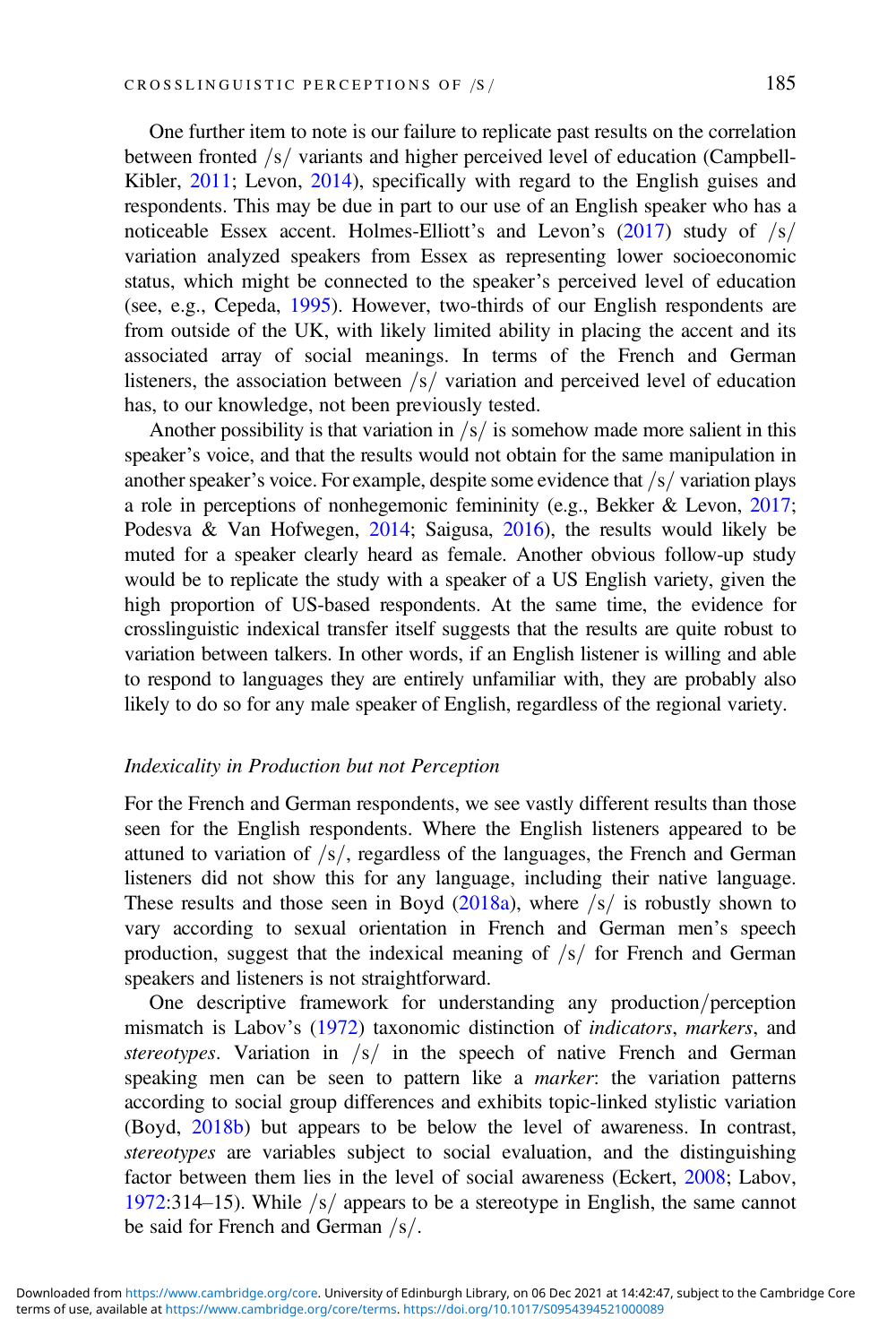Relatedly, it seems that indexicality in production precedes indexicality in perception. Indexical orders rely on "recognition" (Agha, [2003](#page-24-0)) of signs as being signs, that is, as marking stylistic distinctiveness (Irvine, [2001\)](#page-25-0). French and German  $[s+]$  may currently have "meaning potential" (Eckert, [2016](#page-24-0)), waiting for a "baptismal moment" (Silverstein, [2003](#page-26-0)) to be taken up as an index of gay identity in perception. Differences in production suggest that  $[s+]$  may become enregistered through continued socially differentiated use in interaction. Building on Eckert's observation that "innovative personae are the more immediately accessible manifestations—indeed agents—of change" (2018:190), Boyd [\(2018b](#page-24-0)) showed that those gay French and German speakers who produce fronted  $[s+]$  variants are also those enacting and embodying specific types of counter-hegemonic gay personae. Iterated use in the construction of such personae increases the likelihood that  $[s+]$  will become associated with those personae.

Though we have shown that  $\frac{s}{s}$  currently, does not clearly index sexual orientation for French listeners, Russell [\(2017](#page-26-0)) showed that French speakers who have been asked to perform "gay sounding speech" produce higher frequency  $\sqrt{s}$  CoG when performing a "gay" speech style than when asked to perform as "straight." The differences seen between the straight and gay styles produced by Russell's speakers is much less than those differences seen in Boyd [\(2018a\)](#page-24-0), but it is nonetheless interesting that  $\sqrt{s}$  is an available resource to draw on in stereotyped "mock" speech. Why it is not heard as "gay" or "effeminate" in a perception task remains unanswered.

It may be that there is an important cultural difference in terms of how participants engage with ratings of gayness and masculinity on a matched-guise test. First, Boyd's ([2018a\)](#page-24-0) speaker sample included a much higher proportion of queer-identified speakers than the current listener sample. Additionally, while English listeners are willing to rate voices on dimensions of gayness and masculinity, French and German listeners may be more reticent, for various reasons. The finding that the German listeners were willing to make a determination for one voice with respect to pitch might reflect more about the relative social acceptability of pitch as a cue to sexual orientation than other speech features, like  $/s/$ , which (like English) might be stigmatized.

However, the metalinguistic commentary described earlier and by Boyd [\(2018b](#page-24-0)) suggests that  $\sqrt{s}$  variation probably does not factor into judgments of "Gay" or "Effeminate" sounding by French and German listeners. Since it is possible that the null results presented here are limited by the fact that  $\frac{s}{a}$  and pitch were tested in isolation, future work should investigate the covariation of these and any number of other potential phonetic variants (such as the "gay nasal" stereotype in German, [e.g., Kachel et al., [2018](#page-25-0)]), for a fuller picture (cf., Campbell-Kibler, [2011](#page-24-0); Levon, [2007](#page-25-0); Pharao & Maegaard, [2017\)](#page-26-0).

Our findings also speak to our understanding of the mechanisms behind production/perception mismatches in the wider scope of phonetics. The results presented here are broadly akin to a phenomenon like near-mergers (e.g., Labov, Karen, & Miller, [1991](#page-25-0)), where speakers have a phonetic distinction between two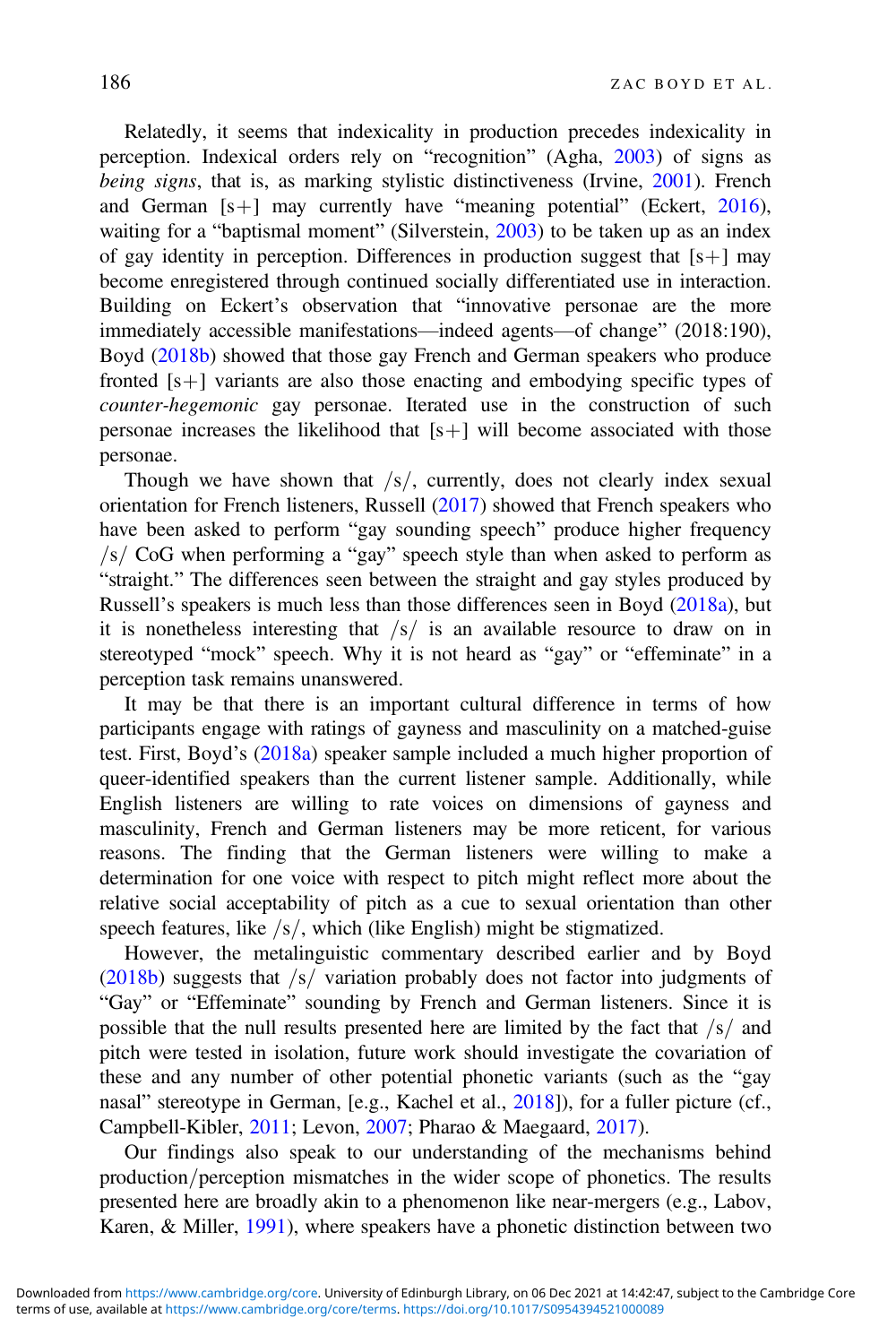<span id="page-23-0"></span>historically distinct phonemes even though they do not perceive any difference between those phonemes. The difference there is that near-merger is typically evidenced by a mismatch within the same speaker-listeners, whereas here we see a production difference across a set of speakers and a perception effect (or lack thereof) within a different group of listeners.

#### CONCLUSIONS

The results shown here demonstrate the potency of speakers' indexical knowledge, with English listeners making the same indexical inferences regardless of their level of familiarity with the language to which they are listening. English listeners know that the phoneme  $\frac{s}{r}$  produced with a high frequency indexes a nonhegemonic masculinity and demonstrate this knowledge in perception. We now know that they will also extend this knowledge to unfamiliar linguistic contexts where the language is clearly not English, and our results suggest that this is only possible for English listeners because of the enregistered status of fronted  $\sqrt{s}$  in the language. The results also demonstrate the danger of imputing indexical associations in perception from production data alone, in that we see a mismatch between two of the three listener groups. Despite the fact that gay and straight French and German men appear to produce similar differences in  $/s/$  production as seen in English, fronted  $/s/$  is not an enregistered feature of gay speech in these languages (yet). Perhaps what we are seeing with the French and German  $\sqrt{s}$  is a potential index waiting for its "baptismal moment" to be taken up as an index of gay identity that just is not there yet.

#### NOTES

7. It could be that knowledge of the language interrupts or mediates indexical transfer (see Pharao et al., [2014;](#page-26-0) Walker et al., [2014\)](#page-27-0), but our results show no indication of this effect.

<sup>1.</sup> Under the theory of Indexical Orders (Silverstein, [2003](#page-26-0)), interspeaker variation such as this might constitute an *n*-th order indexicality, potentially emerging from a prior  $n-1$  th order, and with the potential for new  $n + 1$ th indexicalities to develop off of it.

<sup>2.</sup> While the reading of fairy tales opens up the possibility of a more "animated" or "clear-speech" style (e.g., Maniwa, Jongman, & Wade, [2009](#page-26-0)), Boyd ([2018b\)](#page-24-0) showed no difference between interview speech and L1 read speech for the French and German speakers.

<sup>3.</sup> The Hodges-Lehman estimator is a nonparametric estimator of the "location parameter," or the center of a distribution. It is estimated by taking the mean of all possible pairs of data points (including self-pairings) and then taking the median of the resulting distribution.

<sup>4.</sup> Here, a random slope of stimulus language by participant would not be identifiable, since each participant only contributed one data point per stimulus language.

<sup>5.</sup> Based on 10,000 parametric bootstraps using *bootMer* from the *lme4* package (Bates, Mächler, Bolker, & Walker, [2015\)](#page-24-0).

<sup>6.</sup> Indeed, Kabak and Maniwa ([2007\)](#page-25-0) showed that listeners demonstrate "difficulty in perceiving foreign-language contrasts," specifically with respect to fricative voicing and place of articulation differences between English and German. However, this should not have impacted results as our stimuli explicitly excluded all sibilants other than  $/s/$ . Furthermore, Boyd ([2018a](#page-24-0)) reported French and German  $\frac{s}{r}$  productions at frequencies comparable to English  $\frac{s}{r}$  productions (cf., Zimman [[2017\]](#page-27-0) for discussion of English  $\frac{s}{$ . Thus, respondents would be likely to have similar perception of the variable in question across language boundaries.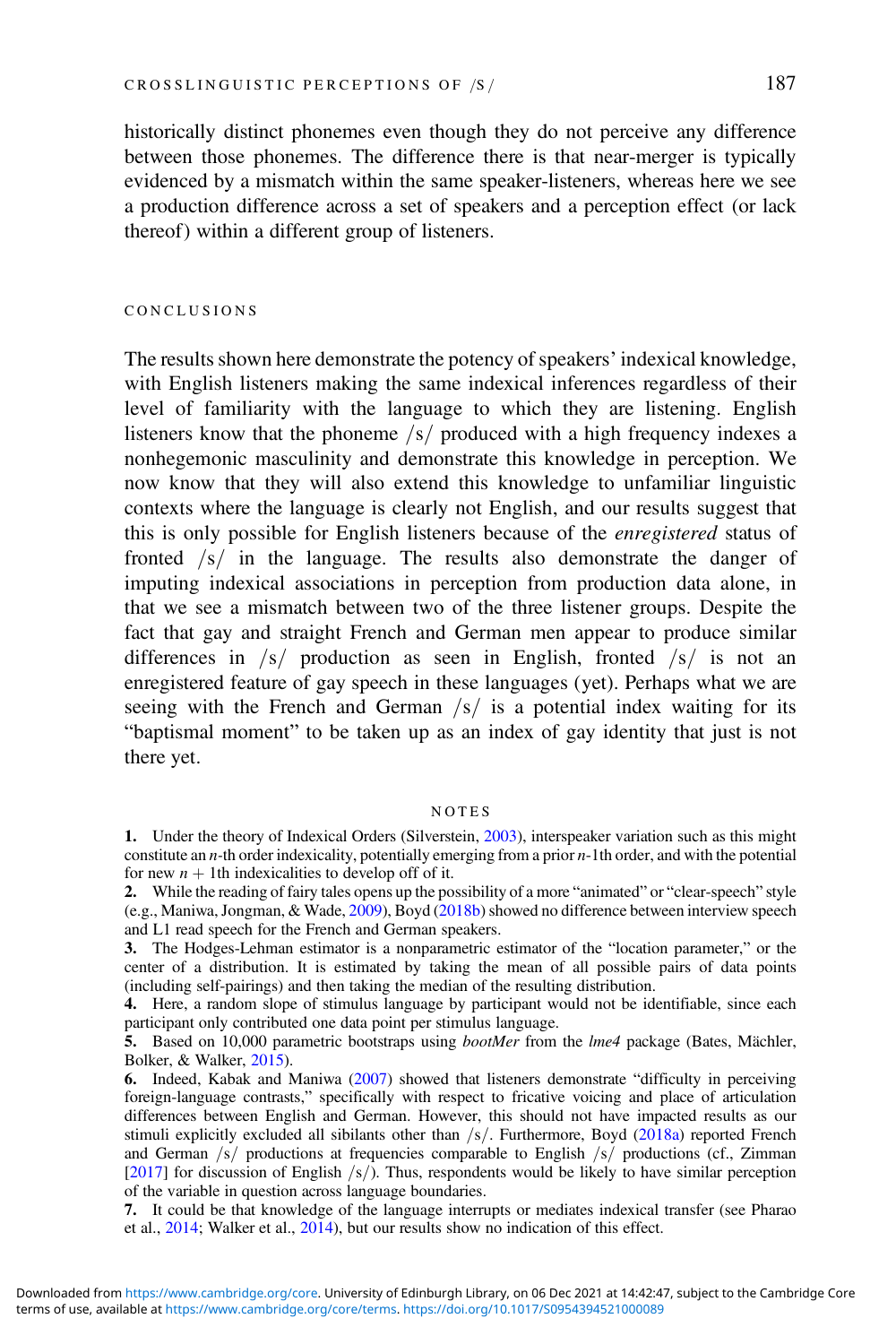#### <span id="page-24-0"></span>SUPPLEMENTARY MATERIAL

To view supplementary material for this article, please visit [https:](https://doi.org/10.1017/S0954394521000089)//[doi.org](https://doi.org/10.1017/S0954394521000089)/[10.](https://doi.org/10.1017/S0954394521000089) [1017](https://doi.org/10.1017/S0954394521000089)/[S0954394521000089](https://doi.org/10.1017/S0954394521000089)

#### ACKNOWLEDGMENTS

We would like to thank Mirjam Eiswirth and Michäel Gautier for their help in translating the texts for the German and French versions of the matched guise test. We would also like to thank Erez Levon and Claire Cowie, as well as the audiences of NWAV 44 in Vancouver and UKLVC 11 in Cardiff, and two anonymous reviewers, for their feedback on earlier versions of this project.

#### REFERENCES

- Agha, Asif. (2003). The social life of cultural value. Language and Communication, 23(3–4), 231–73. .. (2005). Voice, footing, enregisterment. Journal of Linguistic Anthropology, 15(1), 38–59.
- Audacity Team. (2016). Audacity(R): Free Audio Editor and Recorder [Computer program]. Version 2.1.2. Retrieved from [http:](http://www.audacityteam.org/)//[www.audacityteam.org](http://www.audacityteam.org/)/
- Avery, Jack D., & Liss, Julie M. (1996). Acoustic characteristics of less-masculine-sounding male speech. The Journal of the Acoustical Society of America, 99(6), 3738–48.
- Barreda, Santiago. (2017). Listeners respond to phoneme-specific spectral information when assessing speaker size from speech. Journal of Phonetics, 63, 1–18.
- Bates, Douglas, Mächler, Martin, Bolker, Ben, & Walker, Steve. (2015) "Fitting linear mixed-effects models using lme4." Journal of Statistical Software, 67(1), 1–48.
- Beal, Joan C. (2009). "You're not from New York city, You're from Rotherham": Dialect and identity in British indie music. Journal of English Linguistics, 37(3), 223–40.
- Bekker, Ian, & Levon, Erez. (2017). The embedded indexical value of  $\frac{s}{r}$ -fronting in Afrikaans and South African English. Linguistics, 55(5), 1109–39.
- Boyd, Zac. (2018a). Crosslinguistic variation of  $\frac{|s|}{\sqrt{ss}}$  as an index of non-normative sexual orientation and masculinity in French and German men. Doctoral dissertation, The University of Edinburgh. . (2018b). A certain kind of gay identity:  $[s+]$  and contextually mediated variation in bilingual

French and German men. Unpublished Manuscript.

- Brown, Bruce L., & Lambert, Wallace E. (1976). A cross-cultural study of social status markers in speech. Canadian Journal of Behavioural Science/Revue Canadienne Des Sciences Du Comportement, 8(1), 39–55.
- Cameron, Deborah. (1997). Performing gender identity: Young men's talk and the construction of heterosexual masculinity. In S. Johnson & U. H. Meinhof (Eds.), *Language and Masculinity* (pp. 47–64). Oxford: Blackwell.

Campbell-Kibler, Kathryn. (2007). Accent, (ING), and the social logic of listener perceptions. American Speech, 82(1), 32–64.

. (2011). The sociolinguistic variant as a carrier of social meaning. Language Variation and Change, 22(3), 423–41.

Cepeda, Gladys. (1995). Retention and deletion of word-final  $/s/$  in Valdivian Spanish (Chile). Hispanic Linguistics, (6), 329–54.

Clopper, Cynthia G., & Bradlow, Ann R. (2009). Free classification of American English dialects by native and non-native listeners. Journal of Phonetics, 37(4), 436–51.

Eckert, Penelope. (2008). Variation and the indexical field. Journal of Sociolinguistics, 12(4), 453–76. . (2012). Three waves of variation study: The emergence of meaning in the study of

sociolinguistic variation. Annual Review of Anthropology, 41, 87–100. . (2016). Variation, meaning, and social change. In N. Coupland (Ed.), Sociolinguistics: Theoretical Debates. Cambridge University Press.

. (2017). Comment: The most perfect of signs: Iconicity in variation. Linguistics. 55(5), 1197– 1207.

Eisenstein, Miriam. (1982). A study of social variation in adult second language acquisition. Language Learning, 32(2), 367–91.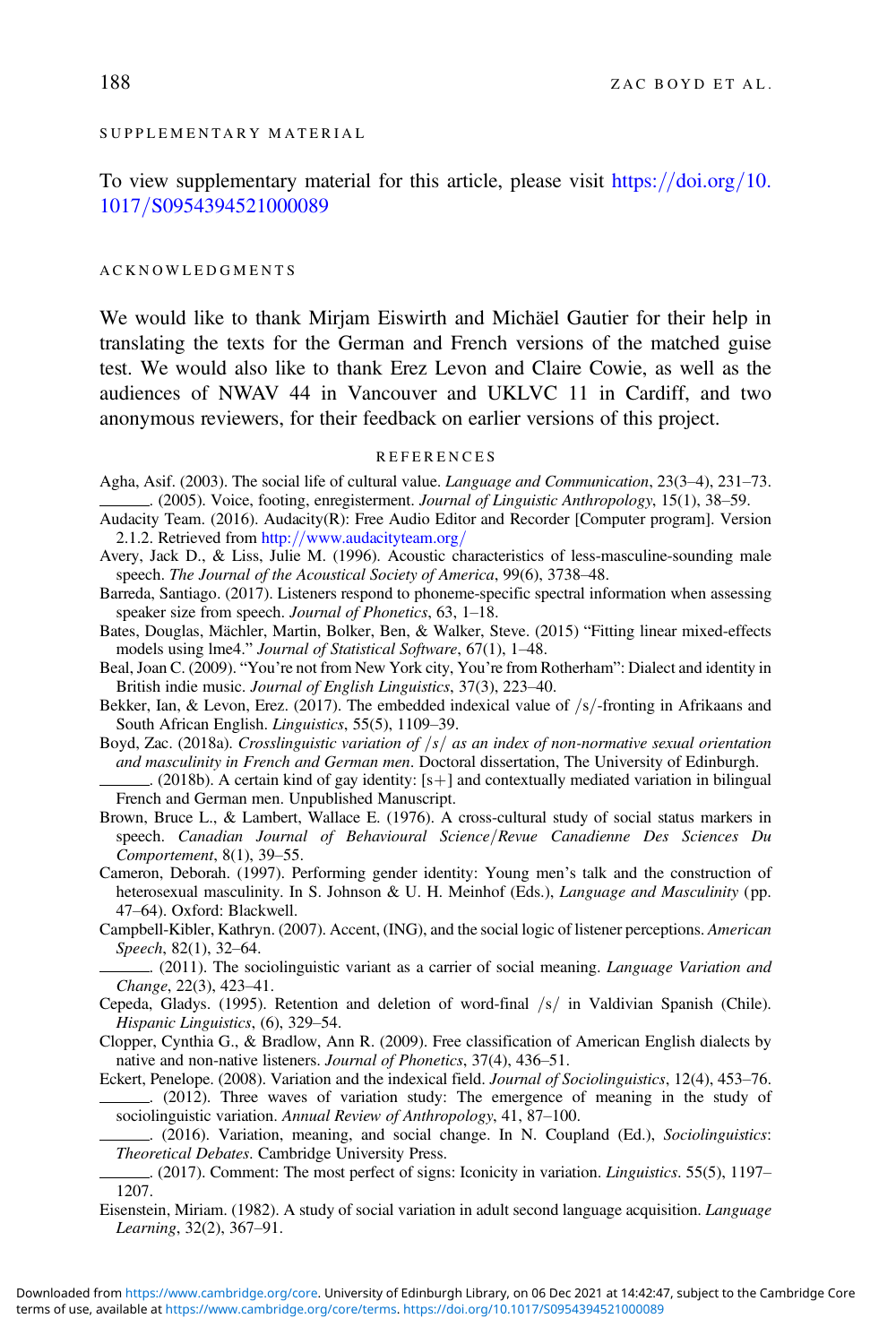- <span id="page-25-0"></span>Elman, Jeffrey L., Diehl, Randy L., & Buchwald, Susan E. (1977). Perceptual switching in bilinguals. The Journal of the Acoustical Society of America, 62(4), 971–4.
- Flege, James E. (1987). The production of "new" and "similar" phones in a foreign language: Evidence for the effect of equivalence classification. Journal of Phonetics, 15(1), 47–65.
- Foulkes, Paul, Docherty, Gerard J., Khattab, Ghada, & Yaeger-Dror, Malcah. (2010). In D. Preston & N. Niedzielski (Eds.), A Reader in Sociophonetics. Berlin: Mouton.
- Fuchs, Susanne, & Toda, Martine. (2010). Do differences in male versus female  $/s/$  reflect biological or sociophonetic factors? In S. Fuchs, M. Toda, & M. Żygis (Eds.), Turbulent sounds: An interdisciplinary guide (Vol. 21). Walter de Gruyter.
- Gaudio, Rudolf P. (1994). Sounding gay: Pitch properties in the speech of gay and straight men. American Speech, 69(1), 30–57.
- Guzik, Karita M. (2006). Acoustic analysis of phonetic parameters of less masculine sounding German speech. Arbeitsberichte Des Instituts Für Phonetik Und Digitale Sprachverarbeitung Universität Kiel, 36, 15–29.
- Hobart, Michael. (2013). Manifestation of sexual identity in the speech of French second language speakers of English: Evidence from the gay  $\frac{s}{s}$ . Master's thesis, The University of Edinburgh.
- . (2014). One Social Meaning Two Languages: Sociophonetic Markers Indexing Identity in Bilinguals. Master's thesis, The University of Edinburgh.
- Hollander, Myles, & Wolfe, Douglas A. (1999). Nonparametric Statistical Methods, Second Edition. Wiley-Blackwell.
- Holm, Sture. (1979). A simple sequentially rejective multiple test procedure. Scandinavian Journal of Statistics, 6, 65–70.
- Holmes-Elliott, Sophie, & Levon, Erez. (2017). The substance of style: Gender, social class and interactional stance in  $/s$ -fronting in southeast England. Linguistics, 55(5), 1045–72.
- Irvine, Judith. (2001). Style as distinctiveness: The culture and ideology of linguistic differentiation. In J. R. Rickford & P. Eckert (Eds.), Style and Variation (21–43). Cambridge: Cambridge University Press.
- Johnstone, Barbara, Andrus, Jennifer, & Danielson, Andrew E. (2006). Mobility, Indexicality, and the Enregisterment of "Pittsburghese." Journal of English Linguistics, 34(2), 77–104.
- Kabak, Bariş, & Maniwa, Kazumi. (2007) "L2 perception of English fricatives in clear and conversational speech: The role of phonemic, phonetic, and acoustic factors." Proceedings of ICPhS 2007.
- Kachel, Sven, Simpson, Adrian P., & Steffens, Melanie C. (2018). "Do I sound straight?" Acoustic correlates of actual and perceived sexual orientation and masculinity/femininity in men's speech. Journal of Speech, Language, and Hearing Research , 61(7), 1560–78.
- Labov, William. (1972). Sociolinguistic patterns (No. 4). University of Pennsylvania Press.
- Labov, William, Karen, Mark, & Miller, Corey. (1991). Near-mergers and the suspension of phonemic contrast. Language Variation and Change, 3(1), 33–74.
- Lambert, Wallace E., Hodgson, Richard C., Gardner, Robert C., & Fillenbaum, Samuel. (1960). Evaluational reactions to spoken languages. The Journal of Abnormal and Social Psychology, 60(1), 44–51.
- Levon, Erez. (2006). Hearing "Gay": Prosody, interpretation, and the affective judgements of men's speech. American Speech, 81(1), 56-78.
- . (2007). Sexuality in context: Variation and the sociolinguistic perception of identity. Language in Society, 36, 533–54.
- . (2014). Categories, stereotypes, and the linguistic perception of sexuality. Language in Society, 43, 539–66.
- Levon, Erez, & Holmes-Elliott, Sophie. (2013). East end boys and west end girls:  $\frac{s}{-}$  fronting in Southeast England. University of Pennsylvania Working Papers in Linguistics, 19(2), 111–20.
- Levon, Erez, Maegaard, Marie., & Pharao, Nicolai. (2017). Introduction: Tracing the origin of  $\sqrt{s}$ variation. Linguistics, 55(5), 979–92.
- Linville, Sue Ellen. (1998). Acoustic correlates of perceived versus actual sexual orientation in men's speech. Folia Phoniatrica et Logopaedica, 50, 35–48.
- Mack, Sara. (2010). Perception and identity: Stereotypes of speech and sexual orientation in Puerto Rican Spanish. In Selected Proceedings of the 12th Hispanic Linguistic Symposium (136–47). Sommerville, MA: Cascadilla Proceedings.
- Mack, Sara, and Benjamin Munson. (2012). The influence of  $/s/$  quality on ratings of men's sexual orientation: Explicit and implicit measures of the 'gay lisp' stereotype. Journal of Phonetics 40(1): 198–212.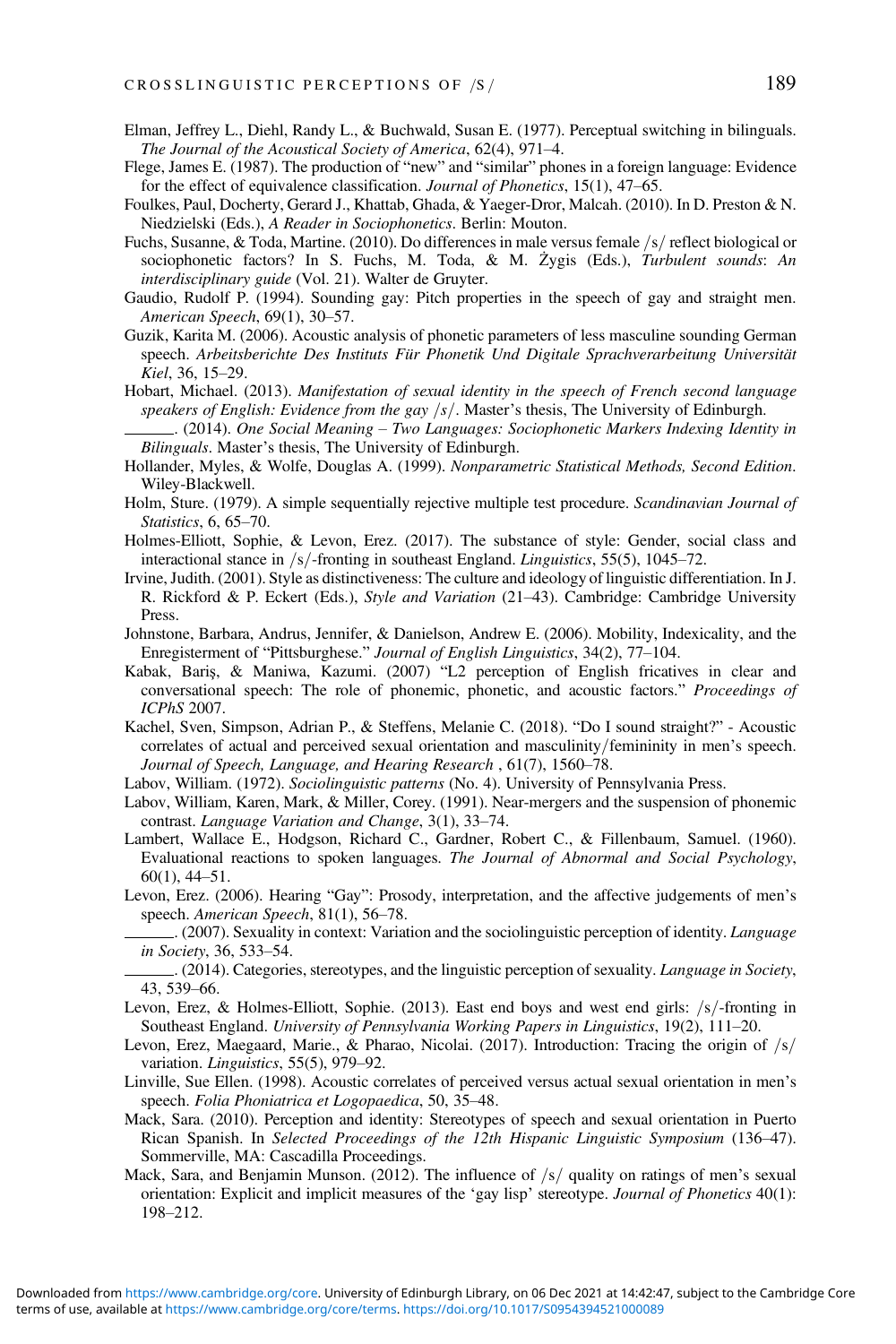- <span id="page-26-0"></span>Maegaard, Marie, & Pharao, Nicolai. (2016).  $/s/$  variation and perceptions of male sexuality in Denmark. In E. Levon & R. B. Mendes (Eds.), Language, Sexuality, and Power (88–104). Oxford University Press.
- Major, Roy C. (2007). Identifying a foreign accent in an unfamiliar language. Studies in Second Language Acquisition, 29(4), 539–56.
- Maniwa, Kazumi, Jongman, Allen, & Wade, Travis. (2009). Acoustic characteristics of clearly spoken English fricatives. The Journal of the Acoustical Society of America, 125(6), 3962–73.
- Montgomery, Chris, & Moore, Emma. (2018). Evaluating S(c)illy voices: The effects of salience, stereotypes, and co-present language variables on real-time reactions to regional speech. Language, 94(3), 629–61.
- Moreau, Marie-Louise, Thiam, Ndiassé, Harmegnies, Bernard, & Huet, Kathy. (2014). Can listeners assess the sociocultural status of speakers who use a language they are unfamiliar with? A case study of Senegalese and European students listening to Wolof speakers. *Language in Society*, 43 (3), 333–48.
- Munson, Benjamin, & Babel, Molly. (2007). Loose lips and silver tongues, or, projecting sexual orientation through speech. Language and Linguistics Compass, 1(5), 416–49.
- Munson, Benjamin, McDonald, Elizabeth C., DeBoe, Nancy L., & White, Aubrey R. (2006). The acoustic and perceptual bases of judgments of women and men's sexual orientation from read speech. Journal of Phonetics, 34(2), 202-40.
- Peirce, Charles S. 1931–58. In Charles Hartshorne, Paul Weiss, and A. W. Burks (Eds.), The Collected Papers of Charles S. Peirce. 8 vols. Cambridge, MA: Harvard University Press.
- Pharao, Nicolai, & Maegaard, Marie. (2017). On the influence of coronal sibilants and stops on the perception of social meanings in Copenhagen Danish. Linguistics, 55(5), 1141–67.
- Pharao, Nicolai, Maegaard, Marie, Møller, Janus Spindler, & Kristiansen, Tore. (2014). Indexical meanings of  $[s+]$  among Copenhagen youth: Social perception of a phonetic variant in different prosodic contexts. Language in Society, 43, 1–31.
- Podesva, Robert J. (2007). Phonation type as a stylistic variable: The use of falsetto in constructing a persona. Journal of Sociolinguistics, 11(4), 478–504.
- Podesva, Robert J., & Van Hofwegen, Janneke. (2014). How Conservatism and Normative Gender Constrain Variation in Inland California: The Case of  $/s/$ . University of Pennsylvania Working Papers in Linguistics, 20(2), 129.
- Qualtrics. (2018). Qualtrics. Provo, Utah, USA.
- Rácz, Péter, & Schepácz, András. (2013). The perception of high frequency sibilants in Hungarian male speech. Acta Linguistica Hungarica, 60(4), 457–68.
- R Core Team (2020). R: A language and environment for statistical computing. R Foundation for Statistical Computing, Vienna, Austria. URL [http:](http://www.R-project.org/)//[www.R-project.org](http://www.R-project.org/)/.
- Rogers, Henry, & Smyth, Ron. (2003). Phonetic differences between gay- and straight-sounding male speakers of North American English. Proceedings of the 15th International Congress of Phonetic Sciences, 1855–8.
- Russell, Eric Louis. (2017). Style shifting and the phonetic performance of gay vs. straight: A case study from French. Journal of Language and Sexuality, 6(1), 128–76.
- Saigusa, Julie. (2016). Jane Lynch and  $\sqrt{s}$ : The Effect of Addressee Sexuality on Fricative Realization. Lifespans and Styles, 2(1), 10.
- Silverstein, Michael. (2003). Indexical order and the dialectics of sociolinguistic life. Language and Communication, 23(3–4), 193–229.
- Smyth, R., Jacobs, G., & Rogers, H. (2003). Male voices and perceived sexual orientation: An experimental and theoretical approach. *Language in Society*, 32(3), 329–50.
- Squires, Lauren. (2010). Enregistering internet language. Language in Society, 39(4), 457–92.
- Stuart-Smith, Jane. (2007). Empirical evidence for gendered speech production:  $\frac{s}{s}$  in Glaswegian. In Change in Phonology: Papers in Laboratory Phonology 9 (Vol. 42, 65–86). Benjamins Stevens, MIT Press Strand.
- Sumner, Meghan, Kim, Seung Kyung, King, Ed, & McGowan, Kevin B. (2014). The socially weighted encoding of spoken words: A dual-route approach to speech perception. *Frontiers in Psychology*, 4, 1015.
- Szakay, Anita. (2006). Rhythm and pitch as markers of ethnicity in New Zealand English. In Proceedings of the 11th Australasian International Conference on Speech Science & Technology, University of Auckland, 421–6.
- Talbot, Mary. (2010). Language and Gender (2nd ed.). Cambridge, UK: Polity Press.

Thorpe, David. (2014). Do I Sound Gay? (Film). United States: Sundance Selects.